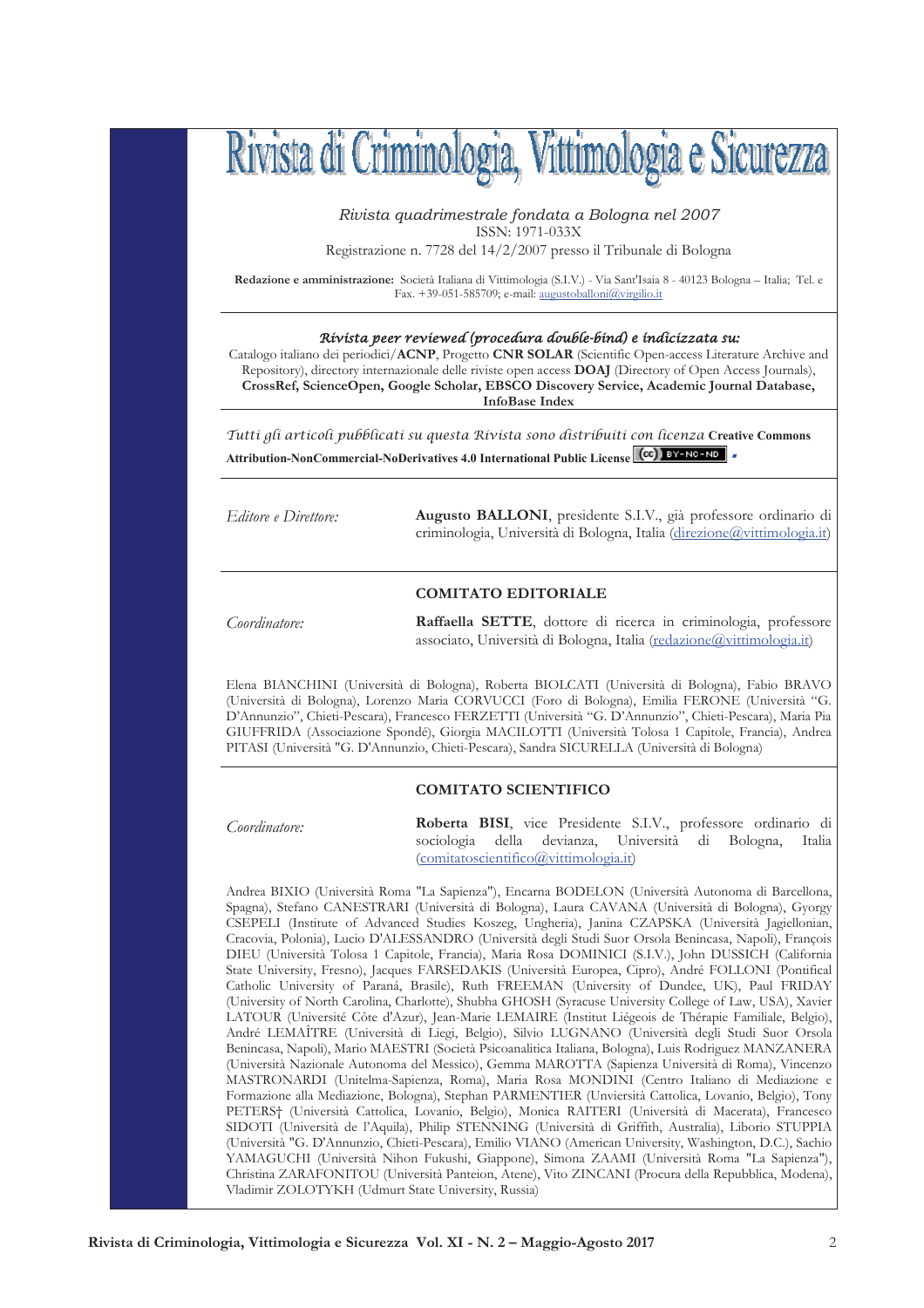## Criminalisation of femicide/feminicide in Latin American countries

# La criminalisation du féminicide dans les pays d'Amérique latine

## Patsilí Toledo<sup>®</sup>

### Riassunto

L'uso dei termini femicidio/femminicidio, elaborati principalmente da studiosi negli ambiti della sociologia e dell'antropologia, così come da militanti femministe, è divenuto frequente nei paesi dell'America Latina in materia di diritto e politica pubblica. L'articolo intende analizzare le attuali sfide da affrontare relativamente all'interpretazione e all'applicazione di questi nuovi delitti in diversi paesi, tenendo in considerazione il dibattito accesosi in ambito penale. In tal senso, l'articolo analizza brevemente le origini e lo sviluppo dei termini femicidio/femminicidio unitamente alle caratteristiche essenziali e alle problematiche poste da queste nuove fattispecie criminose.

#### Résumé

L'utilisation du mot féminicide (en anglais : femicide et feminicide), développé principalement par des scientifiques dans les domaines de la sociologie et de l'anthropologie ainsi que par les militantes féministes, est devenue fréquente dans les pays d'Amérique latine en matière de loi et de politique publique.

Cet article vise à analyser les défis actuels relatifs à l'interprétation et à l'application de ce nouveau délit dans plusieurs pays, compte tenu de la série de questions posées à son égard dans le domaine pénal.

Dans ce but, l'article analyse brièvement les origines et le développement de ce mot féminicide ainsi que les caractéristiques essentielles et les problèmes posés par ce nouveau délit.

#### Abstract

The use of expressions femicide and feminicide, mainly developed by academics in the sociological and anthropological fields as well as by feminist activists, have become frequent in the areas of law and public policy in Latin American countries. This article seeks to analyse the challenges currently faced regarding the interpretation and application of these new criminal offences in various countries, considering the strong questioning they have often received from the criminal law field. For this purpose, the article analyses briefly the origin and development of the expressions of femicide/feminicide, are as well as the main characteristics and problems of the new crimes and their incipient legal interpretation and application.

Key words: femicide; feminicide; Latin American countries; new crimes.

<sup>\*</sup> Doctor of Public Law and part-time professor at Autonomous University of Barcelona.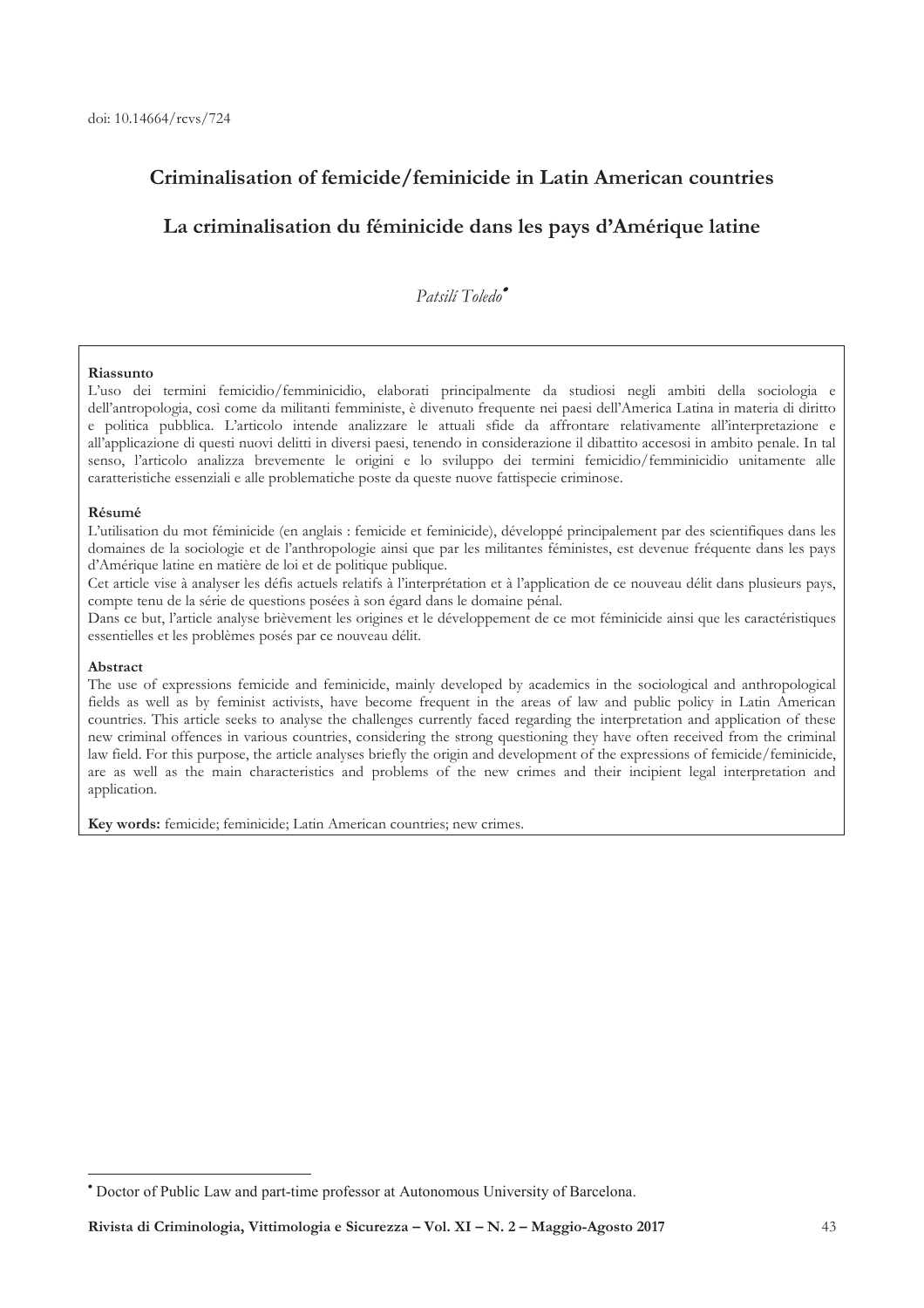### 1. Overview.

 $\overline{a}$ 

The use of expressions femicide and feminicide, mainly developed by academics in the sociological and anthropological fields as well as by feminist activists<sup>1</sup>, have become frequent in the areas of law and public policy in Latin American countries. The visibility of these crimes, laws and policies has also reached international attention beyond this continent in the last years, which allows speaking of femicide/feminicide as a global phenomenon<sup>2</sup>.

What is specific to Latin America is that, since 2007, more than a dozen countries in this region have introduced legal reforms to specifically criminalise certain female homicides<sup>3</sup> as femicide or feminicide. These crimes have received special legal recognition for being an extreme expression of violence against women, i.e. they are committed against women and are gender-based/motivated<sup>4</sup>.

There are many factors that have led to these legislative processes. The factual increase of these crimes -and homicide rates in general- in some

uments/1\_Global/CEDAW\_C\_GC\_19\_Add-1\_8070\_E.pdf

countries of the region -as in Mexico and Central America<sup>5</sup> - and the specific brutality of the killings of women in some places<sup>6</sup>, together with the lack of appropriate response by the States were factors that contributed to their public visibility and the social demand for State response. This demand was formulated thanks to the strength and high level of coordination of Latin American feminist activists since the 1980s<sup>7</sup>, one of the central political factors contributing to the extraordinary visibility these crimes have had in the last decades in the whole continent. In this context, many governmental and legislative authorities have found in these new criminal laws a feasible way of addressing this highly visible phenomenon, so often all political parties  $-\text{in}$ the whole political spectrum- have given support to these new laws<sup>8</sup>.

The Latin American feminist movement has promoted and advocated for these legal processes<sup>9</sup>, aiming to make the phenomenon of female homicides politically and socially visible, as well as to underline their association with the structural discrimination affecting women. Although the legislative, social and institutional scenarios in the

1

<sup>1</sup> For example, in the United States, Diana Russell, Jane Caputi and Jill Radford, and in Latin America, Marcela Lagarde, Julia Monárrez and Rita Segato, among others.

 $2$  In Europe, it has been used by feminist activists mainly in Italy and Spain, and in France and the United Kingdom more recently. The CEDAW Committee has been using the expression femicide/feminicide in the last years, and it has included this expression in its Draft update of General Recommendation No. 19 on gender based Violence against women, available at: http://tbinternet.ohchr.org/Treaties/CEDAW/Shared%20Doc

The UN General Assembly focused specifically on genderbased killings of women with the adoption of the resolution *Taking action against Gender-Related Killing of Women and Girls* on 18 December 2013.

<sup>3</sup> Costa Rica (2007), Guatemala (2008), Colombia (2008), Chile (2010), El Salvador (2010), Nicaragua (2011), Peru (2011), Argentina (2012), Mexico (2012), Panama (2013), Bolivia (2013), Ecuador (2014), Venezuela (2014) and Brazil  $(2015).$ 

 <sup>&</sup>quot;Gender" has been defined as "the socially constructed roles, behaviours, activities and attributes that a given society considers appropriate for men and women" (Article 3 c) of the *Council of Europe Convention on Preventing and Combating Violence against Women and Domestic Violence or Istanbul Agreement* (2011).

<sup>5</sup> Carcedo A. (Coord.), *No olvidamos ni aceptamos: Femicidio en Centroamérica 2000-2006,* CEFEMINA Feminist Centre for Information and Action, San José, Costa Rica, 2010; Toledo P., "The drug-war femicides / Femicidios de la guerra contra las drogas", *The Project Syndicate*, 9 August 2011, available at: http://www.projectsyndicate.org/commentary/the-drug-war-femicides 6 Monárrez J., *Trama de una injusticia. Feminicidio sexual* 

*sistémico en Ciudad Juárez*, El Colegio de la Frontera Norte School, Miguel Ángel Porrúa Mexico City, 2009; Morales H., "Femicide and Sexual Violence in Guatemala", in Bejarano C., Fregoso R-L. (Eds), *Terrorizing Women. Feminicide in the Americas,* Duke University Press, Durham and London, 2010, pp. 127–137.

<sup>7</sup> Toledo P., "Movimiento de mujeres, derechos humanos y tipificación del femicidio / feminicidio en Latinoamérica", in Femenías M.L. (compiladora), *Violencias cruzadas. Miradas y perspectivas*, Col. Los Ríos Subterráneos, IV, Prohistoria Ediciones, Rosario, 2015.

<sup>8</sup> Toledo P., *Femicidio / feminicidio*, Ediciones Didot, Buenos Aires, 2014.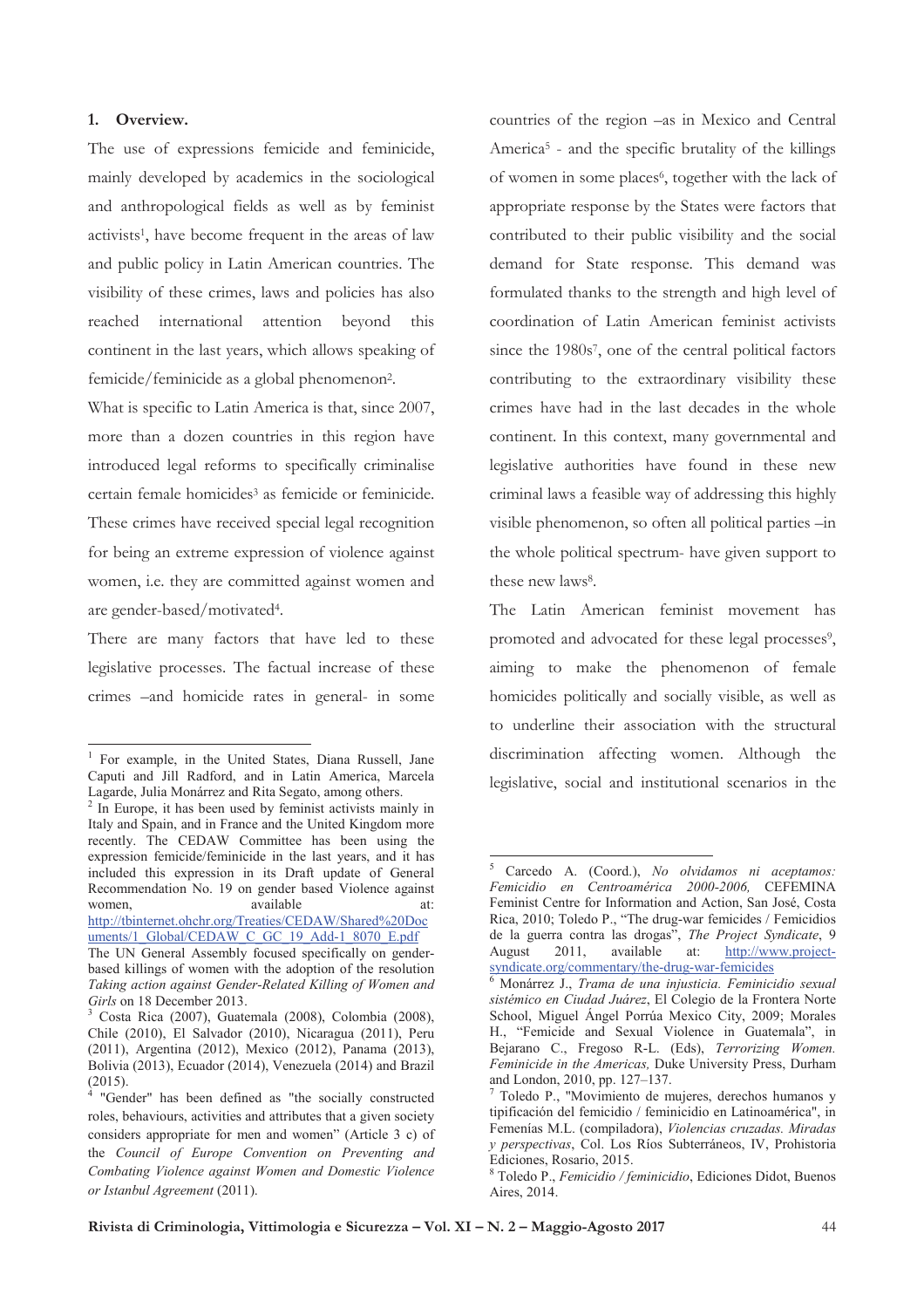Latin regarding American continent femicide/feminicide are very diverse, this article seeks to analyse the challenges currently faced regarding the interpretation and application of these new criminal offences in various countries, considering the strong questioning they have often received from the criminal law field.

For this purpose, the article analyses briefly the origin and development of the expressions of femicide/feminicide, are as well as the main characteristics and problems of the new crimes and their incipient legal interpretation and application.

## 2. From femicide to feminicide.

The conceptualisation of femicide by Russell and Caputi in the United States - as murders of women by men motivated by hatred, contempt, pleasure or a sense of ownership of women<sup>10</sup> - has been the basis for the theoretical reflection and political action of Latin American feminist academics and activists<sup>11</sup>. Despite this common root, the theoretical, academic and political definitions of femicide and feminicide present different trends.

In the first place, the coexistence in Latin America of the expressions "femicide" (femicidio) and "feminicide" (feminicidio) is also the result of debates based on both linguistic<sup>12</sup> and political considerations. The use of the expression feminicide -and not femicide- by Mexican anthropologist and politician Marcela Lagarde<sup>13</sup> and by feminist and human rights activists, intended to highlight that these were not only gender-based killings of women, but also crimes committed due to the inaction of the State to prevent and punish them, and so, impunity and State responsibility were elements of feminicide. It was feminicide, in this sense, what was highlighted by the hundreds of decisions and recommendations from national and international human rights bodies, whereby the judgment of the Inter-American Court of Human Rights (IACHR) in the emblematic "Cotton Field" case had particular legal significance, as it condemned the Mexican State for not guaranteeing the right of the victims to life, integrity and freedom, as well as for the impunity and discrimination that affected the victims and their families<sup>14</sup>. Even the author Ana Carcedo<sup>15</sup> highlighted the compatibility of both expressions, by saying that femicide should indicate any genderbased killing of a woman, and feminicide, the cases where femicides also involved State responsibility.

Nowadays, however, and largely due to the laws that have introduced these new crimes in several Latin American countries, the element of State responsibility has disappeared from the expression feminicide, and so, femicide and feminicide have become synonyms to refer to gender-based female

<sup>&</sup>lt;sup>9</sup> Although in some cases they have opposed inadequate or too restrictive laws, as in the case of some Mexican states (Toledo P., *op. cit.*, 2014).

<sup>&</sup>lt;sup>10</sup> Russell D., Caputi J., "'Femicide': Speaking the unspeakable", Ms. Magazine, September-October 1990, p.  $34$ 

<sup>&</sup>lt;sup>11</sup> Although Diana Russell had first used the word femicide in 1976, its use in Latin America was a consequence of Russell and Caputi's article in 1990. The use of the expression feminicide has been generalised in Mexico and in most of the region since the mid-1990s, mainly since the reporting of many cases of disappearances and bloody murders of women in the State of Chihuahua, especially in Ciudad Juárez, characterised by extreme sexual or physical violence as well their associated impunity.

<sup>&</sup>lt;sup>12</sup> For example, Julia Monárrez (Monárrez J., Trama de una injusticia. Feminicidio sexual sistémico en Ciudad Juárez, El Colegio de la Frontera Norte School, Miguel Ángel Porrúa

Mexico City, 2009) has argued that the correct translation of femicide into Spanish, should be feminicide, as it uses the whole Latin root 'femina'.

<sup>&</sup>lt;sup>13</sup> Lagarde M., "El feminicidio, delito contra la humanidad", in: CEFRM, Feminicidio, justicia y derecho, Chamber of Deputies of the Hon. Congress of the Union - 59th Legislature Mexico, 2005, pp. 151-164.

Inter-American Court of Human Rights, González Banda et al ("Cotton Field") vs. Mexico, 16 November 2009.

<sup>&</sup>lt;sup>15</sup> Carcedo A. (Coord.), No olvidamos ni aceptamos: Femicidio en Centroamérica 2000-2006, CEFEMINA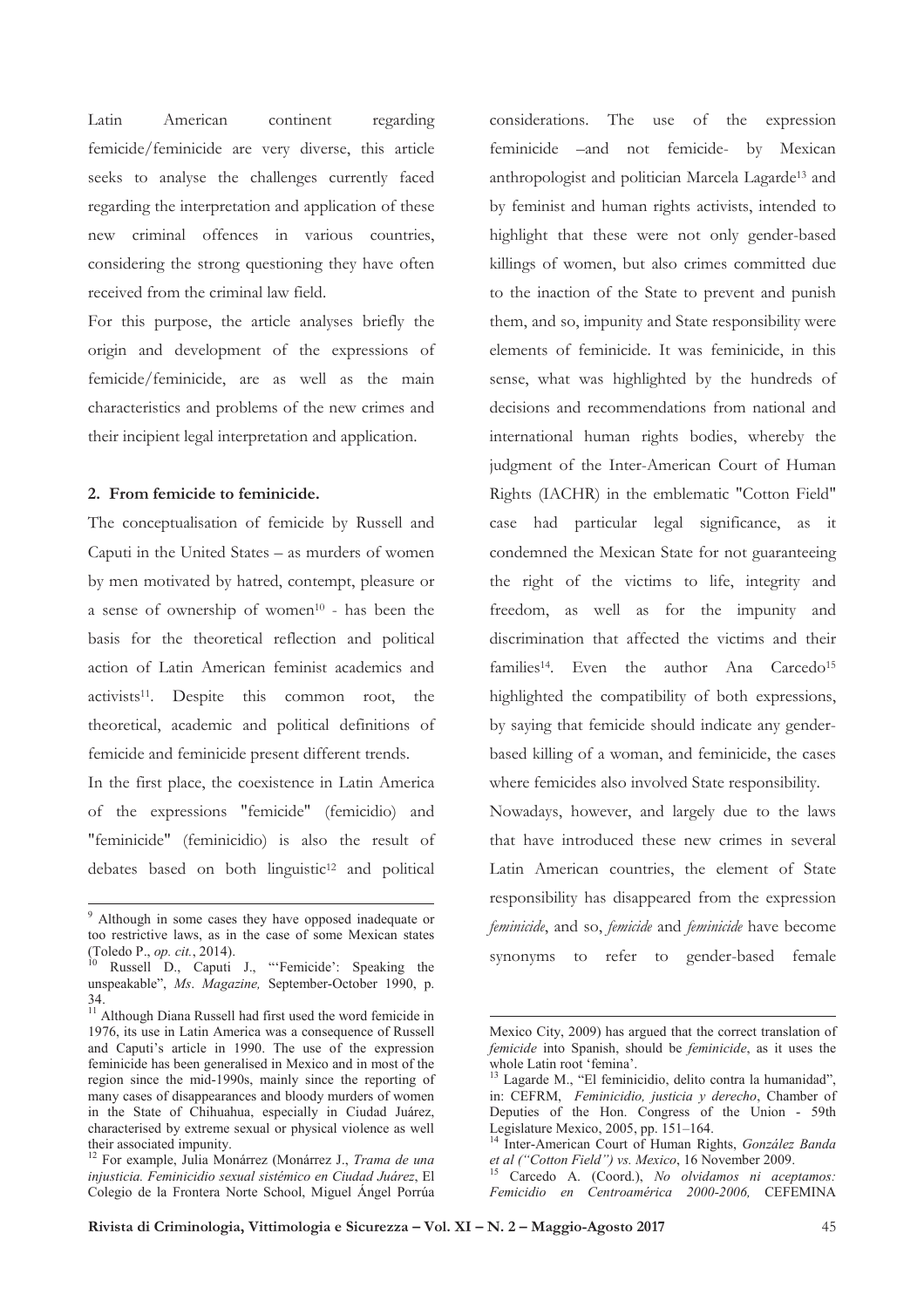homicides. They both are crimes committed by individuals, with no reference to negligence or responsibility of public actors in it<sup>16</sup>.

But besides this current common conceptualisation, framed by or a consequence of criminal law, it is possible to find diverse concepts of femicide/feminicide beyond law, mostly in research and activism, considering the types of crimes and perpetrators included. Generally, their broad or narrow character depend on the theoretical that underpin the notion of perspectives femicide/feminicide, the type of study or analysis carried out and their objectives<sup>17</sup>. While theoretical and political documents tend to use broad definitions of femicide/feminicide, empirical research work, field studies and criminal law tend to use more restricted definitions.

The broad concepts of femicide/feminicide include intentional killings of women as well as deaths caused by discrimination-related factors, such as clandestine abortions in the countries where voluntary abortion of women is a crime, or deaths because of illnesses that disproportionately affect women and are not properly treated or prevented<sup>18</sup>, among others<sup>19</sup>. Therefore, broad definitions of femicide/feminicide, in general<sup>20</sup>, include all the deaths of women as a result of the structural discrimination affecting them, irrespective of the sphere of life in which they occur<sup>21</sup>. The broadness of these conceptualisations, of interest in the anthropological, sociological and political fields, however, situate them very far from the definitions applicable in criminal law, as they include behaviours that do not even, strictly speaking, constitute crimes.

 $So.$ narrower conceptualisations  $\sigma$ f femicide/feminicide are the most common, restricted to homicides, without considering the unintentional deaths of women resulting from other factors. Within this category there are also broader

Feminist Centre for Information and Action. San José. Costa Rica, 2010.

The only exception is a provision in the Mexican Federal Criminal Code, that punishes negligence in investigation by public officers and prosecutors; but because of its federal character, has a very restricted scope.

<sup>&</sup>lt;sup>17</sup> For example: Crawford M., Gartner R., Women killing: Intimate femicide in Ontario, 1974-1990, Women We Honour Action Committee, Toronto-Ontario, 1992: Campbell J., Runyan C., "Femicide: Guest Editors Introduction", *Homicide Studies*, Vol. 2, n. 4, 1998, pp. 347-352; Carcedo A., Sagot M., Femicidio en Costa Rica. 1990-1999, Pan American Health Organisation - Women, Health and Development Programme, San José, Costa Rica, 2000; Russell D., Harmes R. (Eds.), Feminicide: una perspectiva global, Mexico, National Autonomous University of Mexico, 2006; Lagarde M., "El feminicidio, delito contra la humanidad", in: CEFRM, Feminicidio, justicia y derecho, Chamber of Deputies of the Hon. Congress of the Union -59th Legislature Mexico, 2005, pp. 151-164; Russell D., Radford J. (Eds.), Feminicidio. La política del asesinato de las mujeres, National Autonomous University of Mexico, Mexico, 2006; Carcedo A. (Coord.), No olvidamos ni aceptamos: Femicidio en Centroamérica 2000-2006, CEFEMINA Feminist Centre for Information and Action, San José, Costa Rica, 2010; Cano J.E., Yacobino M.L., "Historias de 'amor', machismo y muerte", in La Plata, FAHCE-UNLP, 25-27 de septiembre 2013, available at: http://jornadascinig.fahce.unlp.edu.ar/iii-2013/actas-

<sup>2013/</sup>Cano.pdf; Santana P., Astudillo L., Violencia extrema hacia las mujeres en Chile (2010-2012), Andros Impresores, Santiago, 2014.

<sup>&</sup>lt;sup>18</sup> For example, Russell (Russell D., "AIDS as Mass Femicide: Focus on South Africa", in Off Our Backs, Vol. 31, No. 1 January 2001, pp. 6-9) in relation to HIV/AIDS in South Africa.

For Russell and Caputi (1990) "Femicide is the ultimate end of a continuum of terror that includes rape, torture, sexual slavery (particularly in prostitution), incestuous and extrafamilial child sexual abuse, physical and emotional sexual harassment, genital battery, mutilations (clitoridectomies, infibulations); unnecessary gynaecological operations (gratuitous hysterectomies), forced heterosexuality, forced sterilisation, forced motherhood (criminalising contraception and abortion), psychosurgery, [...] denial of protein to women in some cultures, cosmetic surgery and other mutilations in the name of beautification. Whenever these forms of terrorism result in death, they become femicides" (Russell D., Caputi J., "'Femicide': Speaking the unspeakable", Ms. Magazine, September-October 1990, p. 35. Own highlighting).

<sup>&</sup>lt;sup>20</sup> Other definitions are even broader, such as those presented by academics who consider that the word "homicide" excludes women, so the word "feminicide" should always be used when referring to a woman being killed.

Lagarde M., "Antropología, feminismo y política: Violencia feminicida y derechos humanos de las mujeres", in: Bullen, Margaret and Diez, Carmen (Coords.), Retos teóricos y nuevas prácticas, Ankulegi Antropologia Elkartea, Spain, 2008, pp. 209-239.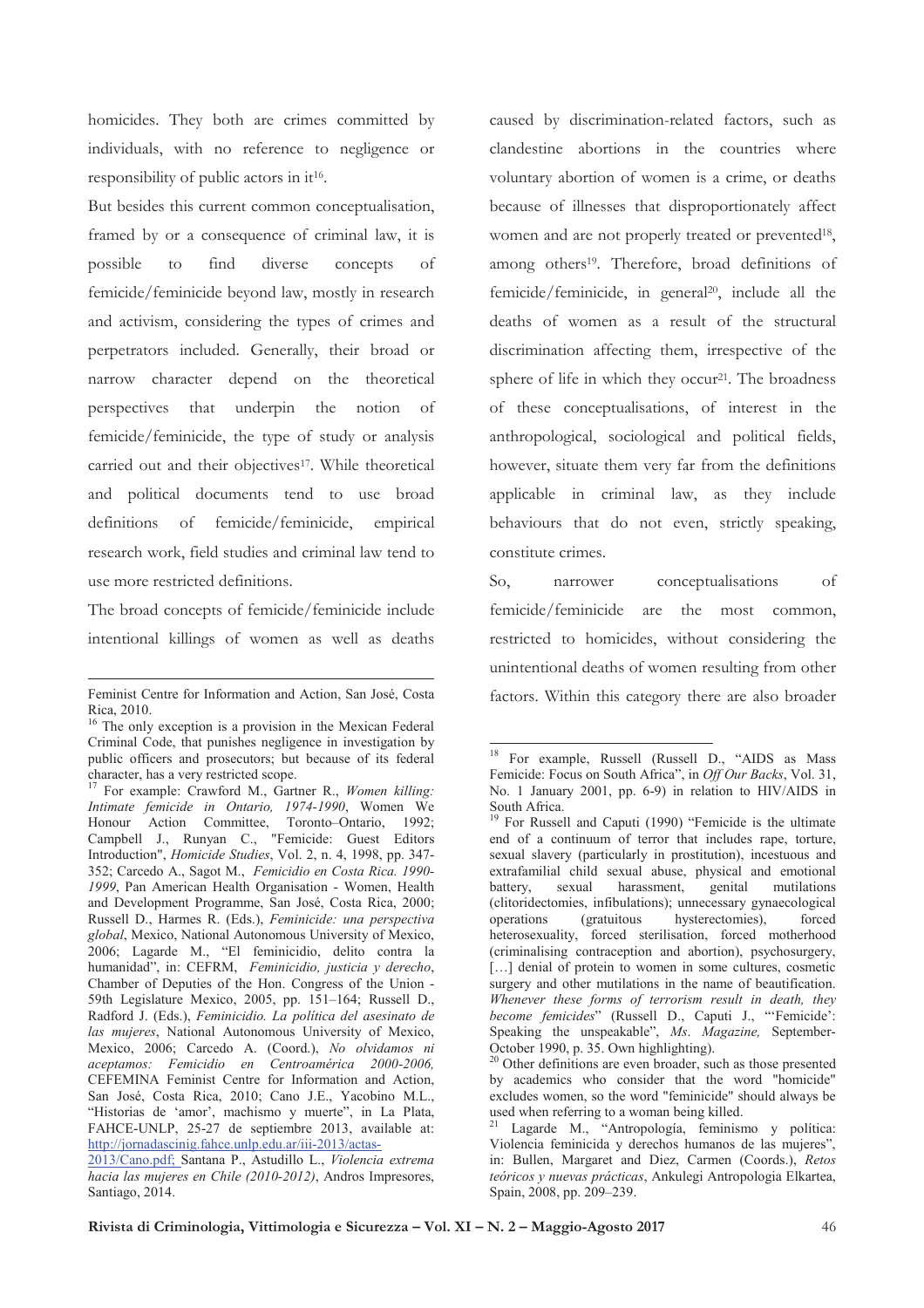and narrower definitions. For example, some authors consider as femicide only the killing of women committed by their intimate partners or intimate partner femicide<sup>22</sup>, while others also include the crimes committed by strangers, for instance, in the context of a sexual assault, or even homicides committed against third parties as a form of violence against women. These include collateral murders/killings, for instance, when other female relatives or children are killed by the attacker while trying to kill a woman<sup>23</sup>, or when people that are related or close to a woman are killed by a man "to punish and psychologically destroy the woman he considers his ownership"24.

In this sense, the broadest formulation in Latin America considers as femicides/feminicides all gender-based killings of women, i.e. which constitute an extreme manifestation of violence towards women, whether committed or not by people known to the victims and occurring in the public private life. This concept of **or** femicide/feminicide has been developed and used in various contexts and regions of Mexico and most of Latin America, but it has also had an incipient use in Europe, particularly in Spain<sup>25</sup>, Italy<sup>26</sup>.

# 3. Femicide/feminicide as a new crime: common justifications, diverse laws.

The specific treatment of certain female killings by criminal law has a long history in several continental European criminal codes. For example, in Italy up to 1981, the homicide of a woman by her husband, father or brother for honour reasons constituted a

 $^{22}$  Crawford M., Gartner R., Women killing: Intimate femicide in Ontario, 1974-1990, Women We Honour Action Committee, Toronto-Ontario, 1992; Stout K., "Feminicidio íntimo: un panorama demográfico nacional", in Russell D., Harmes R. (Eds.), Feminicidio: una perspectiva global, Mexico, National Autonomous University of Mexico, 2006, pp. 119-133.

Carcedo A., Sagot M., Femicidio en Costa Rica. 1990-1999. Pan American Health Organisation - Women, Health and Development Programme, San José, Costa Rica, 2000, p. 11.

<sup>&</sup>lt;sup>24</sup> La Casa del Encuentro (n.d.). Femicidios, available at: http://www.lacasadelencuentro.org/femicidios.html

<sup>&</sup>lt;sup>25</sup> Reina Sofía Centre Institute (ICRS), III Informe Internacional. Violencia contra la mujer en las relaciones de pareja. Estadísticas y Legislación, Document Series 16, 2010a, available at: http://www.fundacionluisvives.org/upload/88/18/informe.pdf ; Reina Sofía Centre Institute (ICRS), Informe: Mujeres asesinadas por su pareja. España (2000-2009). Instituto Universitario para el Estudio de la Violencia (University

Institute for the Study of Violence) / ICRS, 2010b, available http://www.psicologo-<sub>at</sub> valencia.es/resources/Informe+femicidio+en+espa\$C3\$B1a+ 2000-2010.pdf

In Spain, the reports on mortal victims of gender-based violence by the Spanish General Council of the Judiciary use the expression "femicide" but restricted only to "the violent death of women exercised by their present or former spouse or by men with whom they maintain or have maintained analogous affective relations" (Consejo General del Poder Judicial General (CGPJ) Council of the Judiciary, Spain, Informe sobre víctimas mortales de la violencia de género y de la violencia doméstica en el ámbito de la pareja o ex  $2011,$ pareja  $en$  $2011,$  $p.$ 7, available at: http://www.poderjudicial.es/stfls/CGPJ/OBSERVATORIO% 20DE%20VIOLENCIA%20DOM%C3%89STICA/INFORM ES/FICHERO/20120705%20Informe%20sobre%20v%C3% ADctimas%20mortales%20de%20la%20VG%20y%20VD% 20%C3%A1mbito%20pareja%202011.pdf. The meaning of

<sup>&</sup>quot;femicide" is broader in feminist organisations (Laporta E., "España: Una restringida acepción de la "violencia de género" y los feminicidios", in: Heinrich Böll Stiftung -European Union, Feminicidio: Un fenómeno Global. De Madrid a Santiago, Brussels, 2013, pp. 38-40).<br><sup>26</sup> Karadole C., Femminicidi in Italia nel corso del 2006:

indagine sulla stampa. Casa delle donne per non subire violenza di Bologna / Università degli Studi Roma Tre, 2007, available at:

https://femicidiocasadonne.files.wordpress.com/2013/04/fem minicidi-in-italia-nel-2006-karadole.pdf; Giari S., Femminicidio. Recerca sulla stampa italiana nell'anno 2007. Centre for women against violence in Bologna (Italy), 2008, available at:

https://femicidiocasadonne.files.wordpress.com/2013/05/ricer ca femicidi nel2009.pdf; Adolfi L. Et. Al., Il costo di essere donna: Indagini sul femicidio in Italia. I dati del 2010. Centre for women against violence in Bologna (Italy), 2010, available  $at`$ 

https://femicidiocasadonne.files.wordpress.com/2013/05/fem minicidio 2010.pdf; Spinelli B., Femminicidio. Dalla denuncia sociale al riconoscimento giuridico internazionale, FrancoAngeli, Milano, 2008; Crociati P. Et. Al., Indagine sui femicidi in Italia realizzata sui dati della stampa nazionale e locale: Anno 2013. Centre for women against violence in (Italy). 2014. available Bologna at: https://femicidiocasadonne.files.wordpress.com/2013/04/ricer ca-femicidi-dati 2013.pdf

In the United Kingdom: Ingala-Smith K., Fisher H., "United Kingdom. The need for a broader approach to femicide", in Jiménez P., Toledo P., de Socarraz-Novoa L. (Eds), Feminicide: A Global Phenomenon. From Santiago to Brussels, Heinrich-Böll-Stiftung - European Union, Brussels, 2015.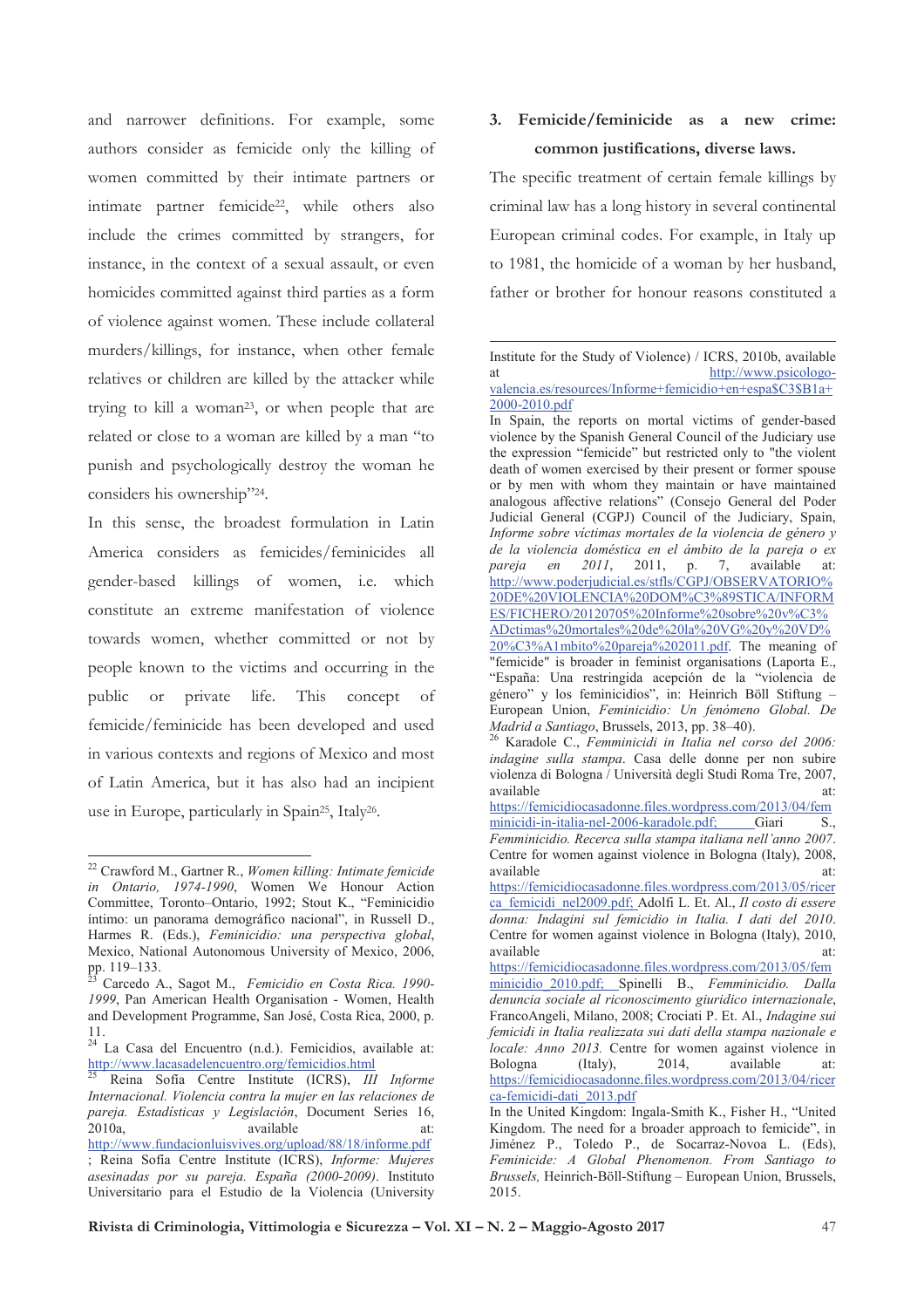privileged crime, penalised with sentences of three to seven years in prison, while any other homicide was penalised with minimum sentences of 20 years. A similar type or category of crime existed in Spain until 1961, with a penalty of banishment and not prison for the homicide of an adulterous women committed by her husband<sup>27</sup>. Other similar provisions continue today or have been in force up to very recently in the Caribbean and Latin American countries, as part of the European colonial legacy<sup>28</sup>. Obviously, other civil and penal criminal provisions can be added to the aforementioned, indicating legal systems that historically have been intended, among other purposes, to ensure the subordination of women and elevation of male authority<sup>29</sup>.

While most of these legal provisions have been repealed in contemporary legal systems, their cultural consequences continue to be rooted in our societies and at a global level. Female killings

nowadays are still mostly committed by their partners or family members and their numbers are not lowering over time, while homicides in general worldwide have in fact decreased in recent decades<sup>30</sup>. In this context, the laws that punish femicide/feminicide in Latin American countries have aimed to expressly delegitimise the justifications that historically have supported male violence against women.

Although these laws vary significantly across the continent, and no single legal definition is identical to other, one common trait is that criminalisation of femicide/feminicide and other gender-specific (non-neutral) criminal offences has been mainly justified, from a legal perspective, through international human rights law<sup>31</sup>. The Belem do Para Convention<sup>32</sup> of the Organisation of American States, adopted in 1994 and widely ratified in Latin America, was the first international convention on violence against women and has had a central role in the human rights framework for these new laws. The Convention defines violence against women in its Article 1 as "any act or behaviour of genderbased violence that results in death, or physical, sexual or psychological harm or suffering to women, whether occurring in public or private life" (own highlighting).

<sup>&</sup>lt;sup>27</sup> Acale M.. La discriminación hacia la mujer por razón de género en el Código Penal, Editorial Reus, Madrid, 2006.

Uxoricide, or the killing of one's wife, remained in force in the Spanish legal system until the approval of Law 79/1961 of 23 December, yet it was not abolished because it was believed to be archaic and unjust, but because it was considered that the same effects could be achieved with the application of the general mitigating circumstances of the Code (Sáinz J., "La condición jurídica de la mujer en el Código Penal español", in Spanish Yearbook of Social and Legal Studies, No. 4, 1975, pp. 205-236).

<sup>&</sup>lt;sup>28</sup> In Haiti up to 2005, there was a rule that absolved the husband who killed his wife in certain cases (United Nations Division for the Advancement of Women / United Nations Economic Commission for Africa, Good practices in legislation on "harmful practices" against women, Report of the expert group meeting. Addis Ababa, Ethiopia, 26 to 29 2009. 25, available May pag.  $at'$ http://www.un.org/womenwatch/daw/egm/vaw\_legislation\_2 009/Report%20EGM%20harmful%20practices.pdf, and in Mexico, even nowadays, the criminal codes of some States contemplate homicide for honour reasons (Inchaustegui T., López M. (Coords.), Feminicidio en México. Aproximación, tendencias y cambios, 1985-2009, Mexico: UN Women, National Institute for Women (Mexico), Special Commission on Feminicides - 59th Legislature, Chamber of Deputies, 2011, pag. 25).

<sup>&</sup>lt;sup>29</sup> MacKinnon C., Hacia una teoría feminista del Estado, Madrid, Cátedra, 1995; Facio A., Cuando el género suena

cambios trae. Una metodología para el análisis de género del fenómeno legal, ILANUD, San José, Costa Rica, 1992.

United Nations Office on Drugs and Crime (UNODC), Global Study on Homicide 2013. Trends, contexts, data, 2014 electronic document available  $at`$ https://www.unodc.org/documents/gsh/pdfs/2014 GLOBAL HOMICIDE BOOK web.pdf

It constitutes a central reference point for the Latin American feminist movement for historic and political reasons (Toledo P., Femicidio / feminicidio, Ediciones Didot, Buenos Aires, 2014, pp. 64-73). Furthermore, in the area of international human rights law, the criminalisation of diverse crimes was a requirement after the dictatorships and conflicts of the decades from 1960 to 1980 in the region, including the criminalisation of torture, forced disappearances, etc.

The Inter-American Convention on the Prevention, Punishment and Eradication of Violence against Women, adopted in Belem do Para, Brazil, in 1994.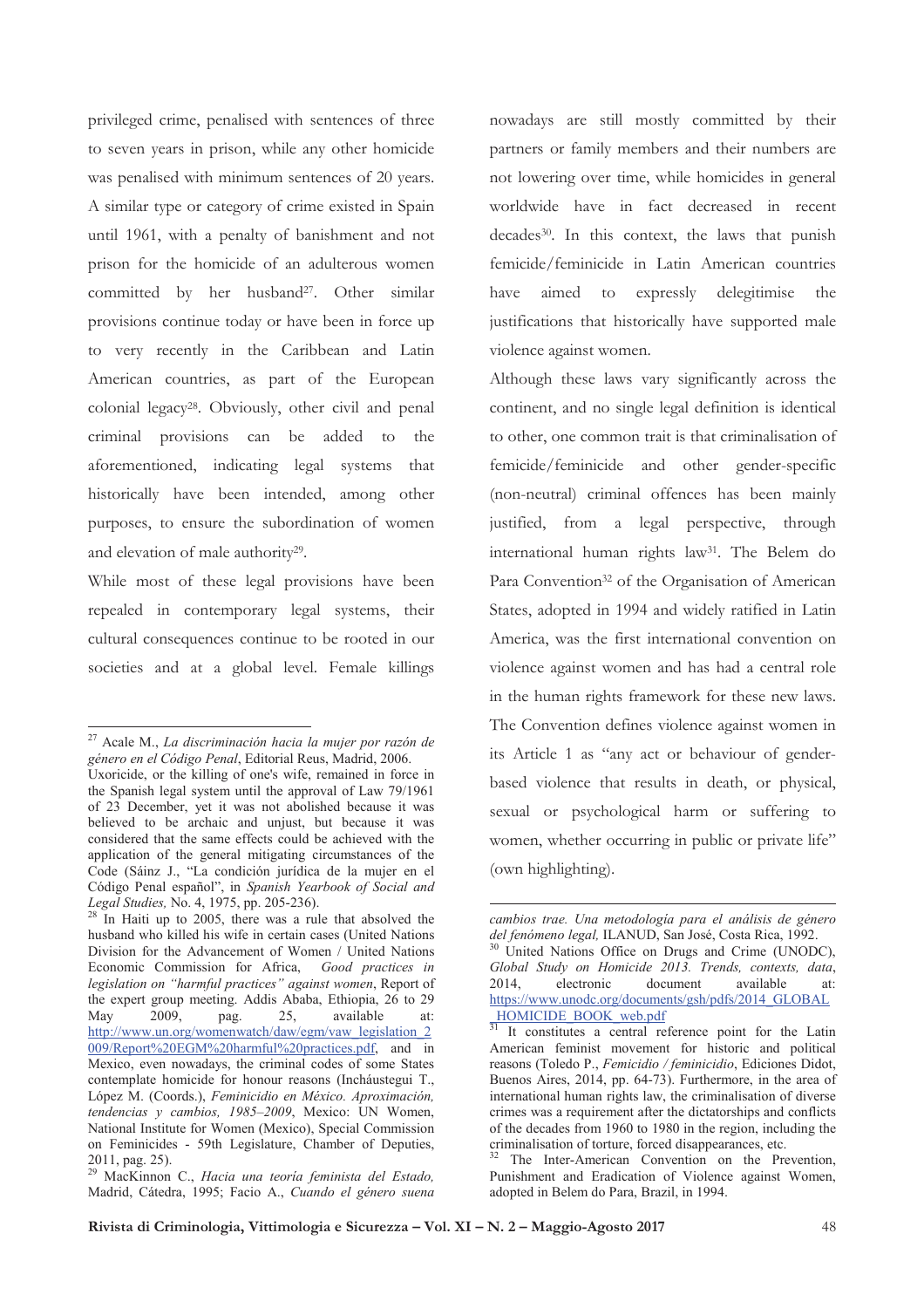According to the Convention, States must adopt criminal legislative measures, among others, that are "needed to prevent, punish and eradicate violence against women" (Article 7, letter c). Also, general human rights treaties include the obligation to adopt the appropriate measures, including legislative, to guarantee all rights without discrimination<sup>33</sup>. In this regard, the measures adopted to specifically punish certain forms of violence against women are fully justifiable, as has been recognised by the Costa Rican Constitutional Chamber since 2004<sup>34</sup> and the Spanish Constitutional Court since 2008<sup>35</sup>.

The provisions set down in Article 5 of the Convention on the Elimination of all forms of Discrimination against Women (CEDAW) and in Article 7 e) of the Belem do Para Convention, which explain the State's duty to "modify legal or customary practices that support the persistence or tolerance of violence against women" also support the legitimacy of these laws.

However, the  $laws$ that criminalise femicide/feminicide -whether in a broader or a narrower way- have often faced strong questioning by some sectors of criminal doctrine. These sectors have insisted on the sufficiency of already existing crimes, such as murder or aggravated murder, which incorporate a range of sanctions that allow the most serious cases to be punished more severely. It has

also been argued that these crimes would discriminate against men, by giving greater value to the lives of women, or would constitute a form of 'offender-based criminal law' (Täterstrafrecht) which would provoke evident constitutionality conflicts<sup>36</sup>. These criticisms, however, are not exclusive to these initiatives, as they have also affected other laws that punish violence against women separately, such as the legislation on gender-based violence in Spain since 2004<sup>37</sup>. In Spain, the Constitutional Court has justified this separated -and aggravated- treatment, considering that violence against women committed by current or former intimate partners required so precisely because this violence is one of the most pervasive and clear manifestations of discrimination and subordination of women. In a similar way to hate crimes<sup>38</sup>, these crimes are aggravated with the intention of expressing the highest social rejection

<sup>&</sup>lt;sup>33</sup> The general obligation to guarantee human rights without discrimination is sufficient to justify these specific laws, without the need to draw on special provisions or to qualify these measures as "special measures". They can be considered as affirmative actions but, while this may be appropriate from a theoretical perspective, it is not necessary from the legal perspective of human rights' obligations, nor does it contribute to a better understanding of these laws.

<sup>&</sup>lt;sup>34</sup> Judgment 3441-2004 of the Costa Rican Constitutional Chamber of the Supreme Court of Justice, of 31 March 2004. Among others, Judgments of the Spanish Constitutional Court (STC) No. 59/2008, of 14 May 2008 and STC No. 45/2009, of 19 February 2009, on unconstitutional issues of Articles 153.1 and 171.4 of the Criminal Code (in its current wording, resulting from Organic Law 1/2004, of 28

December, on Comprehensive Protection Measures against Gender-Based Violence).

During the legislative process of the law that criminalised femicide in Costa Rica (between 1999 and 2007), this aspect was persistently addressed by those that questioned the constitutionality of this regulation.

<sup>&</sup>lt;sup>37</sup> For example, the criticism of Gimbernat (Gimbernat E., "Prólogo", in Código Penal, 10th edition, Tecnos, Madrid, 2004) of Spanish Organic Law 1/2004, on Comprehensive Protection Measures against gender-based violence, precisely qualifies it as an example of 'offender-based criminal law'. In similar terms, the Opinion of the Spanish General Council of the Judiciary adopted regarding the "Preliminary Draft of the Organic Law for comprehensive measures against violence exercised towards women", on 24 June 2004 (CGPJ, 2004). Against this criticism, among others: Laurenzo P., "La Violencia de Género en la Ley  $in$ Valoración político-criminal", Integral. Revista Electrónica de Ciencia Penal y Criminología, núm. 07-08,  $1 - 23$ . 2005. available pp.  $at`$ http://criminet.ugr.es/recpc/07/recpc07-08.pdf; Maqueda M.L., "¿Es la estrategia penal una solución a la violencia contra las mujeres? Algunas respuestas desde un discurso feminista crítico", InDret, n. 4, October 2007; Larrauri E., "Igualdad y violencia de género. Comentario a la STC 59/2008", InDret: Revista para el Análisis del Derecho, n. 1, 2009, available at: http://www.indret.com/pdf/597.pdf ; Nicolás G., Bodelón E. (Comps.), Género y Dominación. Críticas feministas del derecho y el poder, Desafío(s) 7, Ed. Anthropos, Barcelona, 2009.<br><sup>38</sup> Among those which, historically, crimes against women

have been excluded (Toledo P., Femicidio / feminicidio, Ediciones Didot, Buenos Aires, 2014, pp. 177 et ss.).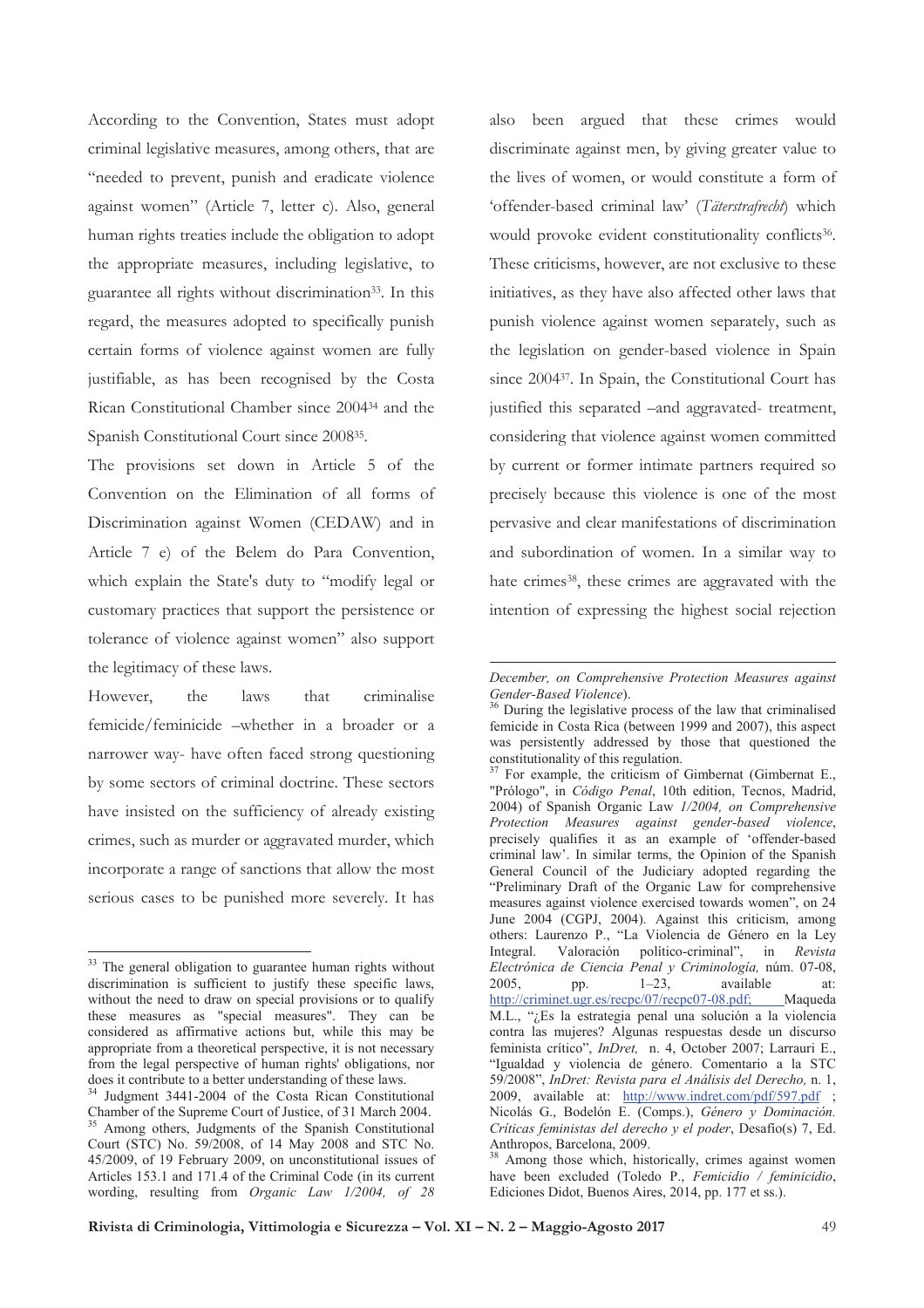that deserve behaviours based on contempt towards certain collectives<sup>39</sup>.

In addition, some of the various phenomena identified as femicide/feminicide by activism and the sociological research are aggravated by its own nature, as they constitute multiple offences in criminal law. This is the case of sexual femicide/feminicide (when there is also a sexual assault of the victim) or cases that also include kidnapping, mutilation, illegal inhumation, etc. of the victim.

In Latin American legislation. however. femicides/feminicides do not necessarily constitute aggravated crimes, when compared with a similar crime committed against a man. Some countries have criminalised femicide imposing penalties that are equal to those stipulated for other aggravated murders -such as 'parricide'- and, more specifically, those imposed on a woman who commits a similar crime against a man. In this regard, despite being separated and differentiated crimes, the equal penalty neutralises their effects by assimilating them to common crimes, thereby evading legal controversy as regards differentiated punishment.

About the content of these new crimes, there is great diversity in the continent both in the scope of the crimes included and in the elements used to describe them, mostly related to specific manifestations of gender-based violence<sup>40</sup>. While most of countries penalise femicide/feminicide committed by both individuals known and unknown to the victims, some limit it to those that occur in the private sphere or are committed by the intimate partner, as in the case of Chile and Costa Rica.

The laws that include crimes committed both in public and private sphere, i.e. the broader types of crime, however, often transpose sociological or anthropological concepts to criminal law without the precision required by the principle of legality. The reference to killing a woman "because she is a woman", or "for being a woman", "in the context of unequal power relations between men and women" and "misogyny", among others, are examples that illustrate this<sup>41</sup>. In other cases, the criminal definition of femicide/feminicide may include elements that are very difficult to prove, and consequently will have virtually no application, leading to the application of simpler neutral crimes sanctioned with the same penalty<sup>42</sup>. These regulatory differences also correspond to the social and political contexts that have determined these legislative processes. Thus, the opportunity and promptness to approve several of these laws, the intervention or not of the women's movement in their drafting and the difficulty of applying some of the laws by the criminal system are all issues that are linked to various political options and scenarios in the diverse countries, and in particular, among the various Mexican federative entities.

Consequently, the more restrictive criminal definitions that only address the crimes committed

<sup>&</sup>lt;sup>39</sup> This is also controversial when it is argued, for example, that there is no justification for punishing an individual for sexism that is also present in the society, or an act of racism, when the societies are also racist, etc. In general terms, the issue is like punishing economic crimes, although we live in societies that promote greed. These cases point to the responsibility of the State to actively promote the eradication of these social values (sexism, racism, etc.), and the use of criminal law is another State action to promote a more equal and fair society.

There are specific elements in several countries. For example, in Guatemala, among others, when a woman's death is a consequence of group rituals or in the presence of the victim's children; in Bolivia, that the crime is committed

because the victim is pregnant; in various Mexican federative entities, that the victim's body has been exposed in a public place, etc.

As it happen in some cases in Mexican and Guatemalan law.

<sup>&</sup>lt;sup>42</sup> That is what happens in the Mexican states of Guerrero, Guanajuato and Tamaulipas, among others.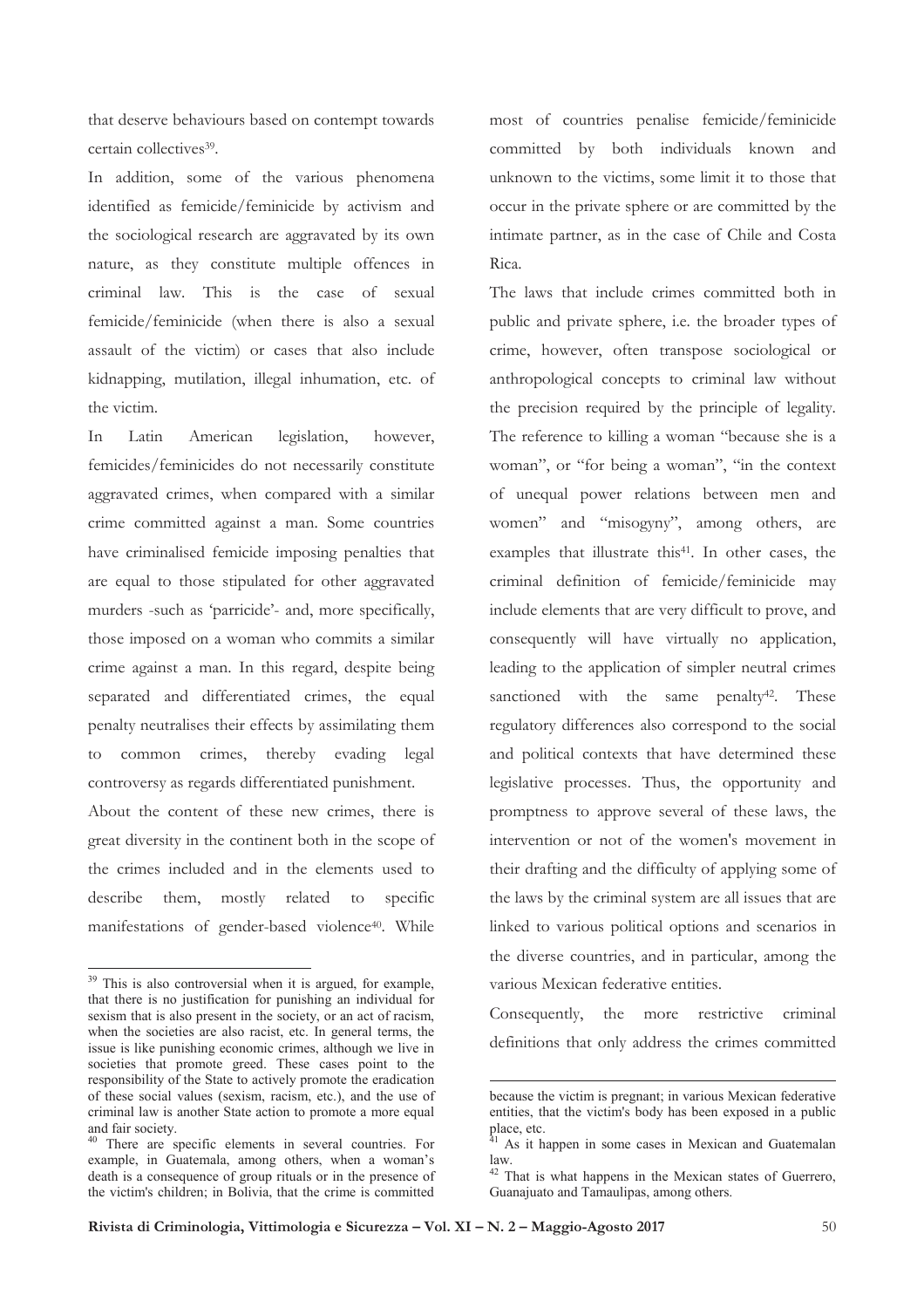in the private sphere, i.e. by intimate partners, are much less disputed and are, as will be seen, those that tend to be more applied in practice.

A worth mentioning option has been followed in Argentina<sup>43</sup>, where femicide was criminalised but without using this word in the legal text, including it into diverse forms of aggravated homicide,<sup>44</sup> in article 80 of the Criminal Code:

> Article  $80:$ Life imprisonment  $\alpha$ r confinement may be served and the provisions of Article 52 may be applied to an individual that kills:

> 1. His ascendant or descendant relative, spouse or former spouse, or a person with whom he has or has had an intimate relationship, even if they were not living together at the time of the crime.  $(...)$

> 4. For pleasure, greed and hatred based on race, religion, gender, or sexual orientation, gender identity or its expression. (...)

> 11. A woman when the act is perpetrated by a man because of gender-based violence. 12. With the intent to cause suffering to a woman with whom he has or has had a relationship in the terms of subsection 1.

Clearly, in a strict sense, femicide is punished in No. 11: when a man kills a woman owing to genderbased violence. However, various forms of femicide, as have been developed in feminist theory, may be subsumed in these diverse paragraphs. For instance, intimate partner femicides are sanctioned

<sup>43</sup> It is interesting to point out that in Argentina, the expression "femicide" had been used in some judgments even before this legal reform was approved, particularly in intimate partner homicide cases where there had been previous violence exercised by the perpetrator against the victim. For example, Judgment of 23 August 2012, of Oral Criminal Court No. 9 of Buenos Aires.

in accordance with No. 1, a provision that, analysed separately, is equal to those already mentioned in Costa Rica and Chile. Furthermore, the law application  $\sigma$ "extraordinary prevents the circumstances" mitigation -which permit a substantial reduction in the penalty- when the perpetrator "had previously carried out acts of violence against the female victim", which reinforces the qualification of femicide in these cases

Female homicides committed due to "gender hate" -in the case of women, misogyny-, or hate of "the sexual orientation, gender identity or its expression" e.g. homicides of lesbian women or bisexuals, queer, etc., are aggravated in No. 4, and they are also femicides. Finally, the aggravation contemplated in No. 12 of homicides that are committed to cause suffering to a person with whom they maintain or have maintained a partner relationship corresponds, when the person to whom they wish to cause suffering is a woman, to what the activism in Argentina has called *related femicide*<sup>45</sup>. In these cases, it will be necessary to prove the additional subjective element of intent to cause psychological harm.

The Argentinian model puts on view the diversity of phenomena considered under the umbrella term *femicide/feminicide*. And the legislative outlines in the various countries that have criminalised them also lead to diverse problems in their judicial interpretation.

<sup>&</sup>lt;sup>44</sup> Law No. 26.791, enacted on 11 December 2012, published on 14 December of the same year.

In Spanish, "femicidio vinculado". In other countries, like Chile, feminist studies call this type of crime "femicidal punishment" (Santana P., Astudillo L., Violencia extrema hacia las mujeres en Chile (2010-2012), Andros Impresores, Santiago, 2014).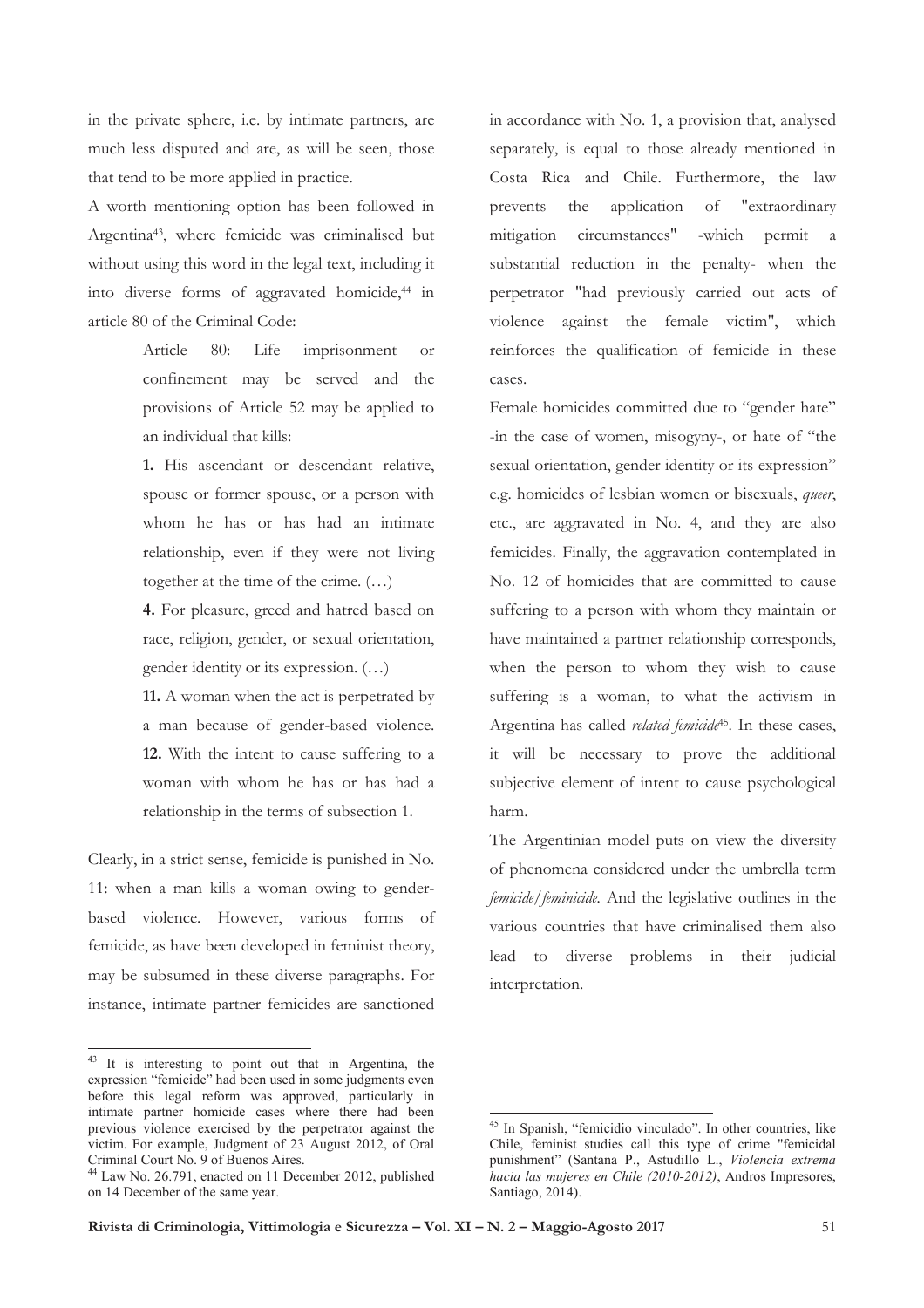# 4. After the laws: interpretation of the new crimes.

Once enacted, these laws have found resistance from academics and jurists, including lawyers, judges and prosecutors. This resistance is not very different from what historically has affected the various legislations that aimed to give express criminal recognition to diverse forms of violence against women, especially violence exercised by intimate partners.

This resistance mostly affects the laws that sanction femicide/feminicide more severely than other neutral crimes (homicide or parricide, for example), or define it more broadly, considering that they violate the principles of equality or legality. This resistance, together with the lack of understanding of the elements of these crimes, may lead legal practitioners to remain using the already known neutral crimes, such as homicide or murder, instead of the new crimes of femicide/feminicide, especially when the penalties are the same. When there are other elements or aggravations that are easier to prove with an identical sanction, there is no incentive to investigate the elements that could possibly constitute a femicide, as it would involve the unnecessary use of investigative resources. For example, in the State of Guerrero in Mexico, in addition to criminalising feminicide as a crime, the law introduced a general aggravation of all homicides committed by a man against a woman, punished with the same penalty as feminicide. In this way, most of the crimes will be considered homicides of women, and not feminicides.

When there are criminal definitions that are particularly vague, as in some countries, the chances of applying the new crime are reduced<sup>46</sup>. Resistance to these laws may also result in the need to prove the concurrence of elements that are not expressly required by law, such as proof of the subordinate relationship between the man and woman in the specific case, as has occurred in some cases regarding Spanish Organic Law 1/2004 (Prieto,  $2010$ ).

In Argentina, Raúl Zaffaroni, Minister of the Supreme Court of Justice and criminal law professor, has stated that the law that criminalised femicide would not be effective because nobody "kills a woman because she is a woman". According to him, the law would only be effective "in relation to transvestites and transsexuals", because "hate homicide occurs against minorities"47.

While there are no general case-law studies on femicide in the various countries that have criminalised this offence, the first evaluations available present very varied results. In Chile, for example, as femicide is a type of crime only applicable to intimate partner femicides and which only means a change in name with respect to parricide, without altering the penalties or including additional elements, its application has not had any major obstacles. It is arguable, however, that it has led to advances in understanding violence against women, considering that very serious crimes, such as sexual femicides, are not qualified as femicide according to the Chilean law (unless it is committed by an intimate partner).

<sup>&</sup>lt;sup>46</sup> In Colombia, for instance, the aggravation of the homicide of a woman "because she is a woman" was introduced into

the Criminal Code in 2008 (Law No. 1257 of 2008), but the first judgment applying this type of crime was obtained by the Supreme Court in 2015 (Colombian Supreme Court of Justice, Criminal Chamber, Judgment SP-2190 (41457). Writing for the Court, Justice Patricia Salazar, 12 April  $2015$ ).

<sup>&</sup>lt;sup>47</sup> Halfon F., Álvarez L., Exclusive interview to Zaffaroni, Minister of the Supreme Court of Justice: "La libertad condicional no está controlada en el país", Tiempo Argentino, 2012,  $\overline{2}$ December, http://tiempo.infonews.com/nota/19464/zaffaroni-la-libertadcondicional-no-esta-controlada-en-el-pais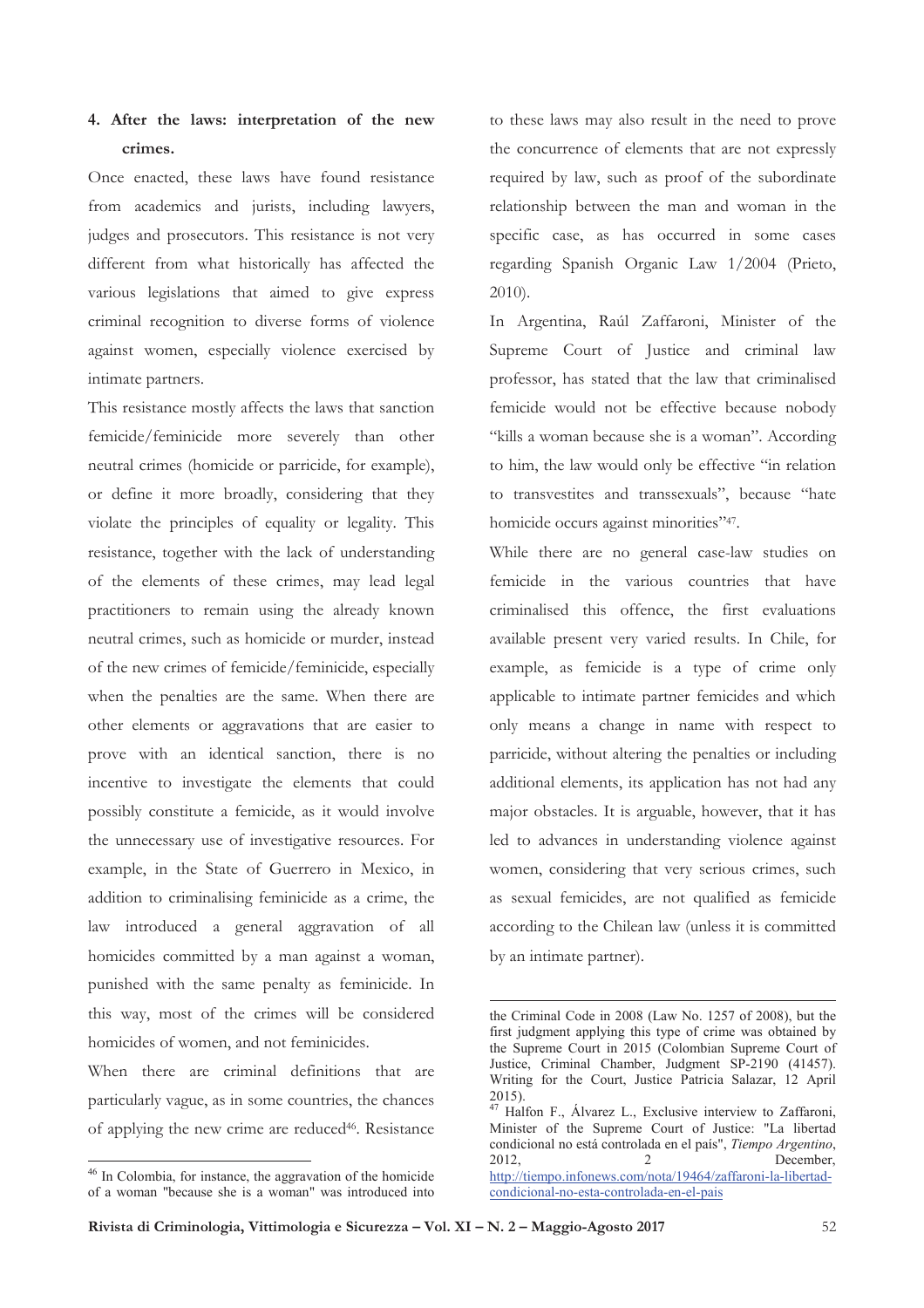On the contrary, the provisions that contemplate various forms of femicide in Argentina, seek to cover the numerous circumstances in which these crimes are presented. This diversity, however, also creates a certain amount of confusion in the doctrinal and judicial interpretation, which does not necessarily favour the understanding of the complex phenomenon of violence against women and femicide.

The biggest difficulty is the interpretation of the expression "gender-based violence", an expression that lacks legal definition in Argentina<sup>48</sup>, although it is often considered to be a synonym of "violence against women". While this interpretation may be controversial, gender-based violence is theoretically a broader perception, as it also includes genderbased violence against other subjects, and not only women<sup>49</sup>. Gender-based violence "punishes all those people that deviate from what is considered to be normal in terms of the social roles assigned to men and women, and it sanctions the sexual options and behaviours that differ from the norm"50. From this perspective, violence against women is a form of gender-based violence.

Argentinian legislation, however, is not the only one that has used "gender-based violence" and "violence against women" synonymously. The same has happened in current Spanish Organic Law 1/2004, which still restricts "gender-based violence" to only violence against women within the scope of partner relationships. The widespread dissemination of the Spanish regulation at international level has also contributed to confusion between the two expressions, as well as their scope.

The express reference in some legislations to the gender of the perpetrator (a male perpetrator) -like in Argentina- is significant, as some other legislations have not done the same, which means that femicides / feminicides might be committed by either men or women. This has happened in some Mexican federative entities, where cases of killings between lesbian couples are qualified as feminicides, whereby the women have been given exceptionally high penalties (Toledo, 2013)<sup>51</sup>. This matter has been the subject of theoretical debate at a comparative level<sup>52</sup>, having agreed that violence against women presents specific characteristics, so it cannot be equated with other forms of violence in the domestic sphere or other forms of violence in partner relationships<sup>53</sup>.

 $48\,$ Argentinian Law No. 26.485, on Comprehensive Protection to Prevent, Punish and Eradicate Violence against Women, adopted in March 2009, defines "violence against women" according to Belem do Para Convention, but not "gender-based violence".

Normally exercised against those that have different gender identities or orientation to the dominant majority, as occurs with lesbian, gay, intersex, transgender and transsexual people, or against any person that do not adapt their behaviour to the dominant heteronormative model.

<sup>&</sup>lt;sup>50</sup> Juliano D., Les altres dones. La construcció de l'exclusió social. Els discursos que ens uneixen i ens separen, Institut Català de les Dones (Catalan Women's Institute), Barcelona, 2006.

<sup>&</sup>lt;sup>51</sup> The severity of the criminal system towards lesbians has already been documented in some studies (Streib, 1995; Robson, 1992, 2004). The application of aggravated sanctions for gender-based violence to women that assault other women may constitute a form of discrimination against lesbians due to their sexual orientation (Nicolás G., Bodelón E. (Comps.), Género y Dominación. Críticas feministas del derecho y el poder, Desafío(s) 7, Ed. Anthropos, Barcelona, 2009, p. 255) and, in any case, it is a use that does not fit in with the objectives of the criminalisation of femicide.<br> $52$  Larrauri E., "Igualdad y violencia de género. Comentario a

la STC 59/2008", InDret: Revista para el Análisis del 6, available n. 1, 2009, p. Derecho, at:  $\frac{http://www.indret.com/pdf/597.pdf}{http://www.indret.com/pdf/597.pdf}$ ; Laurenzo P.,  $\mathbf{H}$  a Violencia de Género en la Ley Integral. Valoración políticocriminal", in Revista Electrónica de Ciencia Penal y Criminología, núm. 07-08, 2005, p. 17, available at: http://criminet.ugr.es/recpc/07/recpc07-08.pdf

In Spain, where Organic Law 1/2004 increased the sanctions of various crimes committed against women in the context of intimate partner relationships, it has been debated as to whether the aggravation would be applied to crimes committed by women, i.e. relationships between lesbians. In terms of case-law, however, unlike what has occurred to date in Mexico, it has been sustained that these aggravated sanctions are not applicable in lesbian couples, notwithstanding that these acts, just like violence in gay couples, are punished in accordance with domestic violence rules. This option only leaves men as possible active subjects,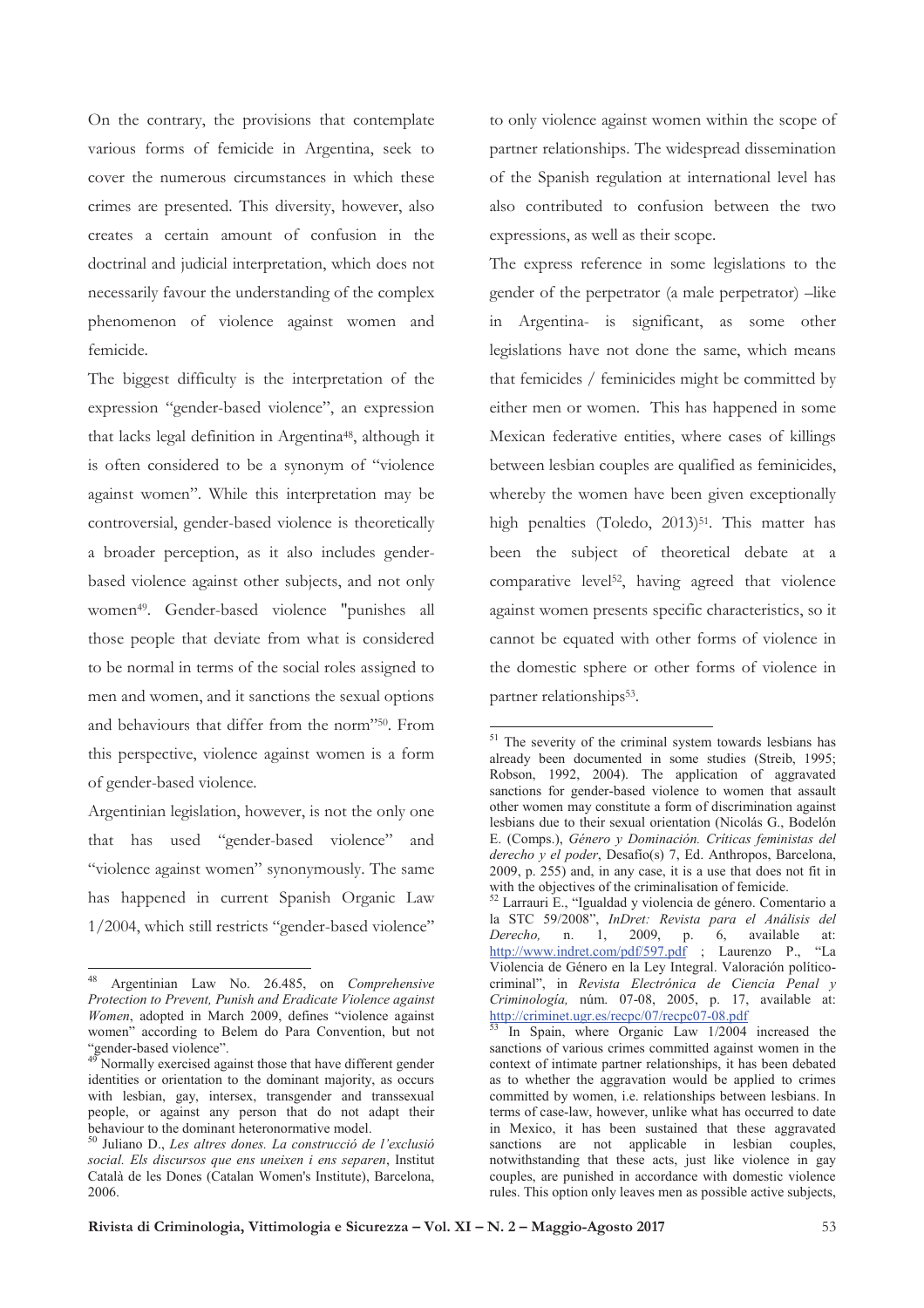In Mexico, where the types of crime of feminicide have a broader and more complex character, as well as different elements in the various states, an analysis of the first judgments handed down in the State of Mexico and Mexico City confirms that most convictions are made in cases of intimate partner feminicide, as these crimes are easier to identify as such and involve more straightforward investigation, compared with those in which the perpetrator is unknown<sup>54</sup>. This leaves a margin of doubt on the effectiveness of the legal system's operation in relation to femicides committed by individuals who are unknown to the victim. This circumstance is worrying in terms of the organised crime and "war on drugs" in Mexico and Central America, as it has disproportionate effects on women<sup>55</sup>. Also, impunity, as a consequence of

 $\overline{a}$ 

<sup>54</sup> Toledo P., "Limits and difficulties in implementing the recommendations of international human rights bodies on the classification of feminicide as a crime in México: first laws and judgments", in Anaya Muñoz A., García Campos A. (compilers), *Recomendaciones Internacionales a México en materia de derechos humanos. Contrastes con la situación en el país*, Mexico City, Office in Mexico of the United Nations High Commissioner for Human Rights, 2013, pp. 55-78.

See, for example, the study *Estudio de la Implementación del Tipo Penal de feminicide en México: Causas y consecuencias 2012 y 2013*, of the National Citizen's Observatory for Feminicide (OCNF) in Mexico, which states that the perpetrator is only identified in 20% of the cases reported in the countries, precisely in the cases when this was the partner, a family member of another person close to the victim. In 80% of cases, the authorities do not know who the perpetrators are (Observatorio Ciudadano Nacional del Feminicidio (OCNF), *Estudio de la implementación del tipo penal de feminicidio en México: Causas y consecuencias. 2012-2013*, Mexico, 2014, p. 199, available at: http://observatoriofeminicidiomexico.org.mx/wp-

content/uploads/2015/01/17-NOV-Estudio-feminicidio-en-Mexico-Version-web-1.pdf

<sup>55</sup> Carcedo A. (Coord.), *No olvidamos ni aceptamos: Femicidio en Centroamérica 2000-2006,* CEFEMINA Feminist Centre for Information and Action, San José, Costa Rica, 2010; Toledo P., "The drug-war femicides / Femicidios de la guerra contra las drogas", *The Project Syndicate*, 9 inadequate or no investigation, has a more severe effect on feminicides that occur "in the public life" such as for example, in the Cotton Field case- in which the women's bodies are often found in the public space, and are apparently committed by individuals unknown to the victim. In these cases, the investigation is more complex than when it involves a woman that is murdered in her house or by people in her immediate environment, when the perpetrator is usually known by the victim and is often identified by family members or friends, or he even turns himself in to the authorities, facilitating the investigation.

In Argentina, also, there is some confusion in judges regarding the use of the aggravating circumstances related to femicide, in particular, when it is an intimate-partner femicide. While some judgments combine the aggravations of No. 1 (intimate-partner killing) and No. 11 (gender-based violence) of Article 80 in cases where there is evidence of violence exercised previously by the perpetrator against the victim<sup>56</sup>, others only use the aggravation foreseen in No. 1157. These two different aggravating circumstances create some level of confusion regarding, for instance, if when there is no evidence of previous violence, is it possible to sustain that homicides committed by a man against a woman that is or has been his partner can be considered to be committed "owing to

August 2011, available at: http://www.projectsyndicate.org/commentary/the-drug-war-femicides

1

which would fit both the preventive purposes of the rule - by directing the message at potential offenders (Ruiz A., "La ley contra la violencia de género y la discriminación positiva", in *Jueces para la Democracia*, No. 55, 2006, p. 44) - and the greater damage in these behaviours, as indicated by the Spanish Constitutional Court, since it damages the safety, freedom and dignity of the victims (STCE 59/2008, of 14 May).

<sup>56</sup> Oral Court of Corrientes, Case No. 97877/13 "Sosa García Adrián Walter Edgardo p/sup. Lesiones graves calificadas. Vic. Elizabeth Antonia Verón", judgment of 08/08/2013. Fourth Chamber, Salta, Case No. 2337/14, "Salva, Horacio Perfecto por los delitos de homicidio en grado de tentativa, lesiones agravadas por el vínculo y amenazas con arma en concurso real", judgment of  $26/05/2014$ .

<sup>57</sup> For example, Judgment No. 15/2014 of 4 July 2014 of the First District Criminal Court Chamber of Catamarca; Pre-trial detention order of 17 February 2014, of the Court of Guarantee No. 4 of Mar del Plata, in Case No. 876-15 for attempted femicide.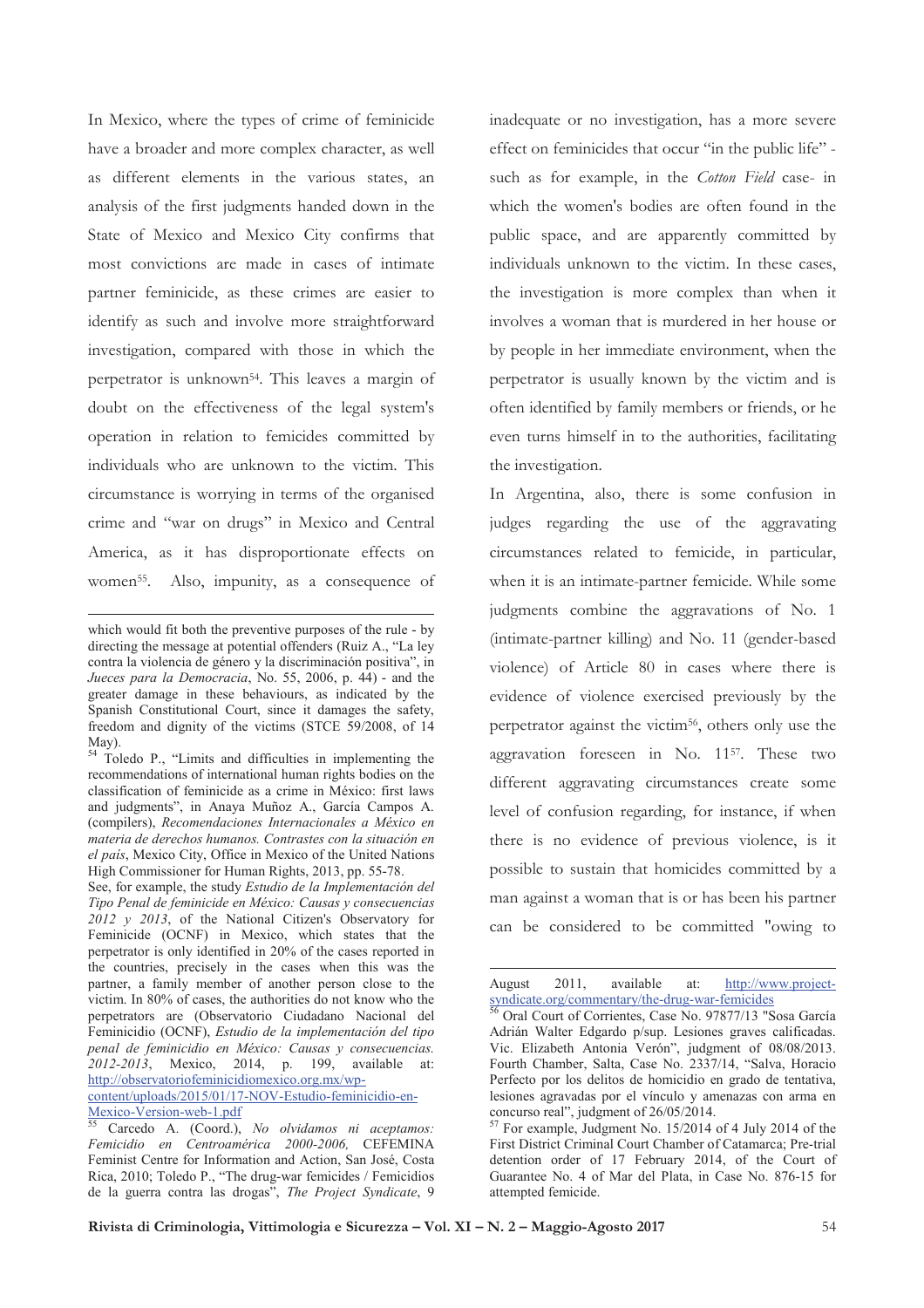gender-based violence". Considering the definition of violence against women already referred to, the answer is yes. But while it is possible that these cases are aggravated simply through No. 1 of Article 80, it is important to create visibility for the gender elements that are nearly always present in these crimes<sup>58</sup>. which  $is$ why they constitute manifestations of violence against women.

Justifying the differences between the various provisions introduced into the Criminal Code due to this reform, Argentinian case-law and doctrine encompass distinctions. often based  $\alpha$ parliamentary debates, which contribute little to understanding the complexity of femicide and violence against women. In this way, by understanding that "femicide" is criminalised in No. 11, it is considered, paradoxically, that "homicides due to gender hate" committed against women would not be femicides or, in other words, that they do not incorporate gender-based violence.

Despite the diversity of criteria for applying one or the other aggravation, these judgments show that the criminalisation of femicide is endorsed by the judiciary, especially in relation to violence in partner relationships. This does not mean, however, that these judgments prove an in-depth understanding of this phenomenon: even certain expressions implicitly make women responsible for the violence that they suffer<sup>59</sup>, or consider that they are "unhealthy relationships"<sup>60</sup>. These prejudices may not be so significant in cases of femicide, but they most definitely are in the numerous cases where the violence was not fatal.

## 5. Final remarks.

The complexity and diversity of elements present in the laws that criminalise femicide/feminicide in the various Latin American countries and the variety of contexts in which these crimes are committed, prevent general or simple conclusions regarding these new types of criminal offences.

As this text shows, the greater social, political and legal recognition of violence against women as a serious violation of human rights has been the basis on which the criminalisation of this gender-specific phenomenon is founded as well as understanding the obligation of the States to act against this violence, which historically they justified. The criminalisation of femicide/feminicide, as well as other gender-specific criminal offences in diverse countries, allow for the express recognition at criminal level of the unneutral character of violence against women, a violence that affects women because they are women in patriarchal societies.

While these processes are specific to Latin American countries, it is interesting to consider the evolution in the Spanish legislation, where a general

<sup>&</sup>lt;sup>58</sup> There may be some exceptions in cases when the death of a spouse, partner or girlfriend is committed in the context of an attack on a collective where the woman is not the motive but simply another victim, e.g. if a man kills his parents, parentsin-law, spouse and other family members in a context of violence initially directed at his parents. The reality, however, demonstrates that the majority of attacks on entire families (as in cases when the perpetrator kills the spouse and children and then commits suicide) constitute an expression of violence against women.

<sup>&</sup>lt;sup>59</sup> For example, the judgment of 26 May 2014 of the Fourth Chamber in the Criminal Court of Salta, in Case CAM No. 2.337/14, states: "Both the accounts of Ms. R. and her children, and the accounts of the neighbours, clearly prove a

situation of family violence over a long time, which are validated by the records of family violence files (...) brought ad effectum videndi et probandi, which contain several exclusions from the home and coming within a certain  $distance$  (...), which was increasingly aggravated over the years, mainly because of the indecision of the aforementioned woman to put an end to it, for whatever reason" (Own highlighting).

<sup>&</sup>lt;sup>60</sup> The Bill of Indictment of 25 November 2014 of the National Criminal Instruction Courthouse No. 13 of Buenos Aires, CCC 43587/2014 states: " $(...)$  it does not seem to be wrong to conclude that to accredit femicide or feminicide (sic), it should be proven that the perpetrator and the victim, before the death, had had a relationship over time, although I repeat, more than just for a short time, for this unhealthy relationship to materialise" (Own highlighting).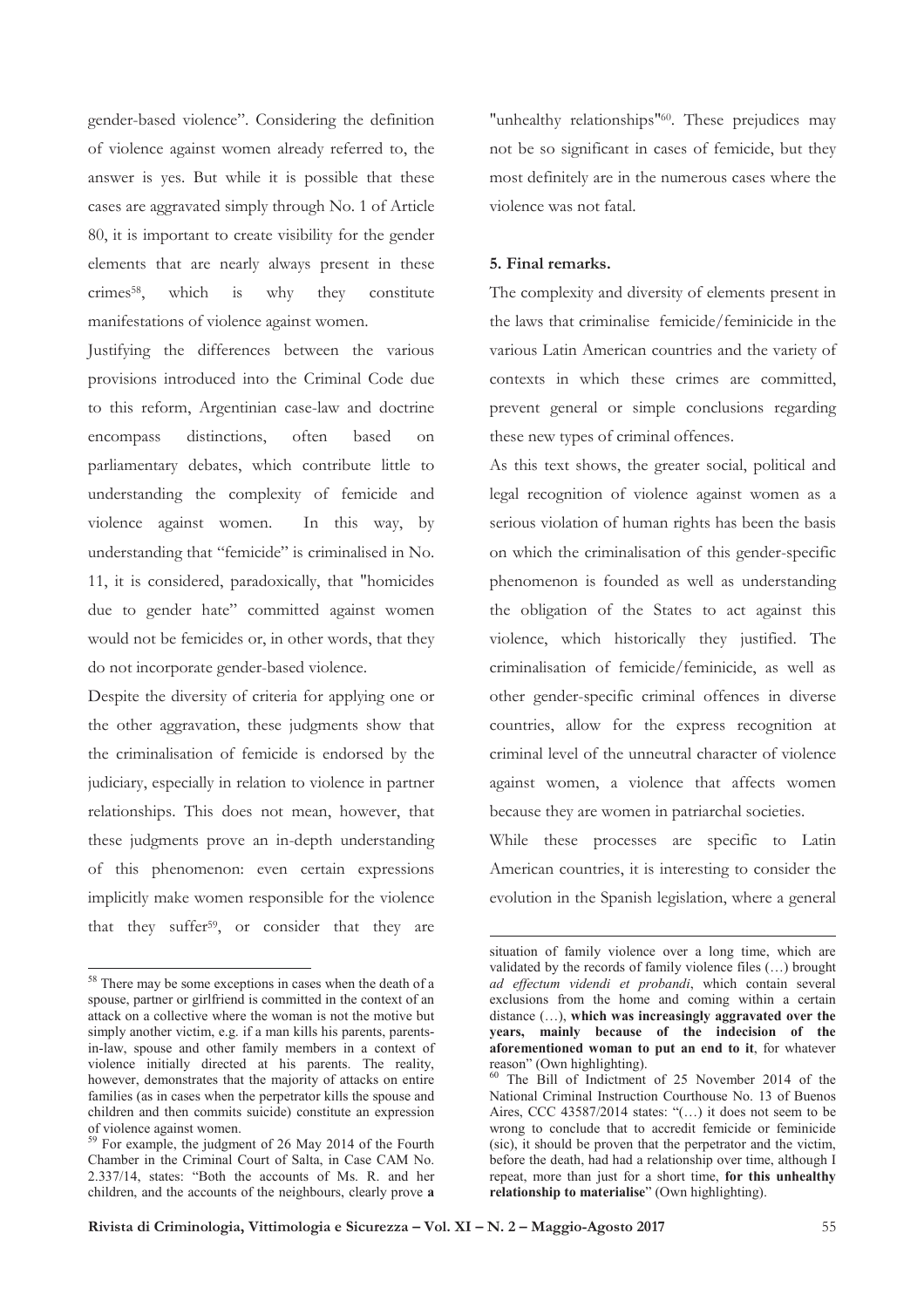aggravating circumstance was introduced in 2015, to punish crimes motivated by gender<sup>61</sup>. It could be argued that this provision, when applied to homicides of women, is also criminalising femicide/feminicide, as it was in the first judgment that introduced it in the conviction of a man who had killed his partner in 201762.

It has also to be considered that, despite the intentions  $\sigma$ f the laws that criminalise femicide/feminicide, it seems that the legal definitions might difficult their application, or give rise to artificial distinctions that prevent the entire recognition of this phenomenon and the underpinning violence.

The challenges, thus. persist  $\overline{\text{in}}$ femicide/feminicide's concrete formulation, the interpretation of its elements or even the general understanding of the phenomenon of violence against women by legal practitioners, becoming the main obstacles for its proper application. Most of the interpretation problems are the consequence of a criminal understanding of violence against women that tends to transform a social problem of male violence into individual acts, without understanding the specificities of structural violence against women<sup>63</sup>.

## Bibliography.

- Acale M., La discriminación hacia la mujer por razón de género en el Código Penal, Editorial Reus, Madrid, 2006.
- Adolfi L., Giusti S., Breveglieri A., Ottaviani E., Karadole C., VenneriV., Verucci C., Il costo di essere donna: Indagini sul femicidio in Italia. I dati del 2010. Centre for women against violence in Bologna (Italy), 2010, available at: https://femicidiocasadonne.files.wordpress.co m/2013/05/femminicidio 2010.pdf
- Bodelón E., Violencia de género y la respuesta de los sistemas penales, Editorial Didot, Buenos Aires, 2012.
- Bodelón E., Bonet M., Garrido L., Heim D., Igareda N., Toledo P., "La limitada perspectiva de género en la Sentencia del Tribunal Constitucional 59/2008. Comentarios a la STC 59/2008, de 14 de mayo, cuestión de inconstitucionalidad del artículo 153.1 del Código Penal", in: Nicolás G., Bodelón E. (Comps.), Género y Dominación. Críticas feministas del derecho y el poder, Desafío(s) 7, Ed. Anthropos, Barcelona, 2009, pp. 247-262.
- Campbell J., Runyan C., "Femicide: Guest Editors Introduction", Homicide Studies, Vol. 2, n. 4, 1998, pp. 347-352.
- Cano J.E., Yacobino M.L., "Historias de 'amor', machismo y muerte", in La Plata, FAHCE-UNLP, 25-27 de septiembre 2013, available  $at$ <sup>+</sup> http://jornadascinig.fahce.unlp.edu.ar/iii-2013/actas-2013/Cano.pdf
- Carcedo A. (Coord.), No olvidamos ni aceptamos: Femicidio en Centroamérica 2000-2006, CEFEMINA Feminist Centre for Information and Action, San José, Costa Rica, 2010.
- Carcedo A., Sagot M., Femicidio en Costa Rica. 1990-1999, Pan American Health Organisation Women, Health and  $\sim 10^{-1}$ Development Programme, San José, Costa Rica, 2000.
- Committee for Latin America and the Caribbean for the Defence of Women's Rights (CLADEM), Contribuciones al debate sobre la tipificación penal del feminicidio/femicidio, 2011 available at: http://www.solidaridad.org/uploads/documen tos/documentos Documentos sobre feminici dio ecb546d5.pdf
- Consejo General del Poder Judicial General (CGPJ) Council of the Judiciary, Spain, Informe sobre víctimas mortales de la violencia de género y de la violencia doméstica en el ámbito de la pareja o ex pareja

 $^{61}$  It was introduced by Organic Law 1/2015 in article 22, 4° of the Spanish Criminal Code, among other 'hate crime' aggravating circumstances.

 $62$  Judgment of 20 January 2017 of the Second Section of the Provincial Audience of Oviedo.

Bodelón E., Violencia de género y la respuesta de los sistemas penales. Editorial Didot. Buenos Aires, 2012, p. 353

Structural violence encompasses the socio-cultural, economic and political systems that perpetuate or condone physical, sexual and psychological violence against women, as well as reducing their quality of life and preventing them from living life to the full (Galtung J., "Violence, Peace and Peace Research", Journal of Peace Research, Vol. 6, No. 3, 1969, pp. 167-191).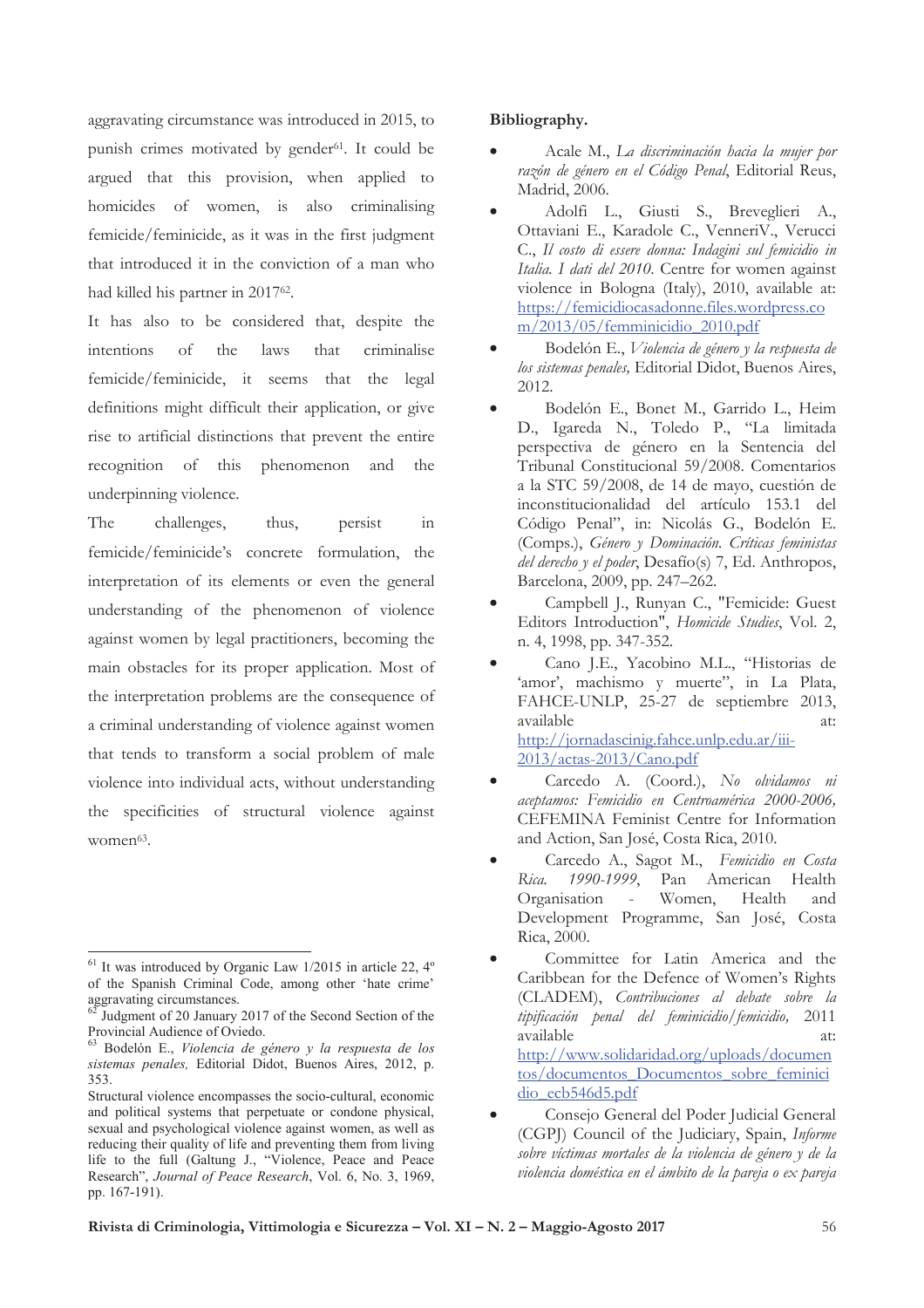$2011,$  $e<sub>n</sub>$  $2011,$ available at: http://www.poderjudicial.es/stfls/CGPJ/OBS ERVATORIO%20DE%20VIOLENCIA%20 DOM%C3%89STICA/INFORMES/FICHER O/20120705%20Informe%20sobre%20v%C3 %ADctimas%20mortales%20de%20la%20VG %20v%20VD%20%C3%A1mbito%20pareja% 202011.pdf

- Crawford M., Gartner R., Women killing: Intimate femicide in Ontario, 1974-1990, Women We Honour Action Committee, Toronto-Ontario, 1992.
- Crociati P., Bertotti S., Farina L., Granelli R., Ioriatti C., Karadole C., Marzatico M., Ottaviani E., Pramstrahler A., Mora S., Verucci C., Indagine sui femicidi in Italia realizzata sui dati della stampa nazionale e locale: Anno 2013. Centre for women against violence in Bologna (Italy), 2014, available at: https://femicidiocasadonne.files.wordpress.co m/2013/04/ricerca-femicidi-dati 2013.pdf
- Facio A., Cuando el género suena cambios trae. Una metodología para el análisis de género del fenómeno legal, ILANUD, San José, Costa Rica, 1992.
- Fregoso R-L., Bejarano C. (Eds.), Terrorizing Women. Feminicide in the Americas, Duke University Press, Durham / London, 2010.
- Galtung J., "Violence, Peace and Peace Research", Journal of Peace Research, Vol. 6, No. 3, 1969, pp. 167-191.
- Giari S., Femminicidio. Recerca sulla stampa italiana nell'anno 2007. Centre for women against violence in Bologna (Italy), 2008, available at: https://femicidiocasadonne.files.wordpress.co m/2013/05/ricerca femicidi nel2009.pdf
- Gimbernat E., "Prólogo", in Código Penal, 10th edition, Tecnos, Madrid, 2004.
- González-Méndez R., Santana-Hernández J., "Professional opinions on Violence against Women and Femicide in Spain", Homicide Studies, vol. 16, n. 1, 2012, pp. 41-59.
- Halfon F., Álvarez L., Exclusive interview to Zaffaroni, Minister of the Supreme Court of Justice: "La libertad condicional no está controlada en el país", Tiempo Argentino, 2012, 2 December, http://tiempo.infonews.com/nota/19464/zaff aroni-la-libertad-condicional-no-estacontrolada-en-el-pais
- Hosseini R., "Asesinatos 'por honor' en Jordania", In: Agudelo, Irene and Largaespada, Ruth (Eds.), Fortaleciendo la comprensión del femicidio. De la investigación a la acción, Program for Appropiate Technology  $in$ Health, InterCambios, Medical Research Council of

South Africa, World Health Organization, Washington D.C., 2009, pp. 119-126.

- Incháustegui T., López M. (Coords.), Feminicidio en México. Aproximación, tendencias y cambios, 1985-2009, Mexico: UN Women, National Institute for Women (Mexico), Special Commission on Feminicides - 59th Legislature, Chamber of Deputies, 2011.
- Ingala-Smith K., Fisher H., "United Kingdom. The need for a broader approach to femicide", in Jiménez P., Toledo P., de Socarraz-Novoa L. (Eds), Feminicide: A Global Phenomenon. From Santiago to Brussels, Heinrich-Böll-Stiftung – European Union, Brussels, 2015.
- Juliano D., Les altres dones. La construcció de l'exclusió social. Els discursos que ens uneixen i ens separen, Institut Català de les Dones (Catalan Women's Institute), Barcelona, 2006.
- Karadole C., Femminicidi in Italia nel corso del 2006: indagine sulla stampa. Casa delle donne per non subire violenza di Bologna / Università degli Studi Roma Tre, 2007, available at: https://femicidiocasadonne.files.wordpress.co m/2013/04/femminicidi-in-italia-nel-2006karadole.pdf
- Kumar V., "Muertes por dote (quema de la novia) en la India", in Agudelo I., Largaespada R. (Eds.), Fortaleciendo la comprensión del femicidio. De la investigación a la acción, Program for Appropiate Technology  $\operatorname{in}$ Health, InterCambios, Medical Research Council of South Africa, World Health Organization, Washington D.C., 2009, pp. 127–134.
- La Casa del Encuentro (n.d.). Femicidios, available at: http://www.lacasadelencuentro.org/femicidios. html
- Lagarde M., "El feminicidio, delito contra la humanidad", in: CEFRM, Feminicidio, justicia y derecho, Chamber of Deputies of the Hon. Congress of the Union - 59th Legislature Mexico, 2005, pp. 151–164.
- Lagarde M., "Antropología, feminismo y política: Violencia feminicida y derechos humanos de las mujeres", in: Bullen, Margaret and Diez, Carmen (Coords.), Retos teóricos y nuevas prácticas, Ankulegi Antropologia Elkartea, Spain, 2008, pp. 209-239.
- Landau S., Hattis-Rolef S., "Intimate femicide in Israel: Temporal, social and motivational patterns", European Journal of Criminal Policy and Research, Vol. 6, 2001, pp. 75-90.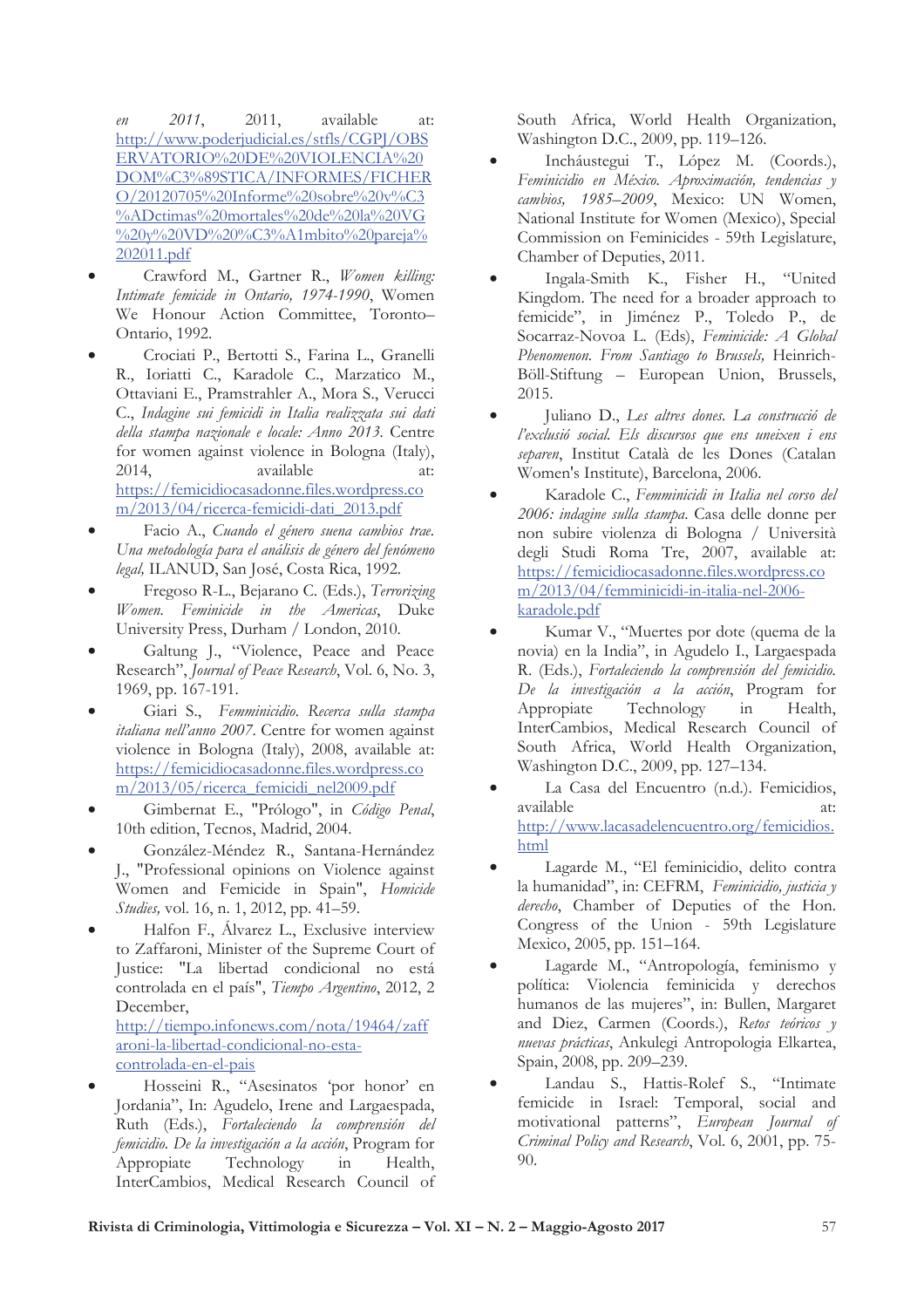- Laporta E., "España: Una restringida acepción de la "violencia de género" y los feminicidios", in: Heinrich Böll Stiftung -European Union, Feminicidio: Un fenómeno Global. De Madrid a Santiago, Brussels, 2013, pp. 38–40.
- Larrauri E., "Igualdad y violencia de género. Comentario a la STC 59/2008", InDret: Revista para el Análisis del Derecho, n. 1, 2009, available  $2<sup>†</sup>$

http://www.indret.com/pdf/597.pdf

- Laurenzo P., "La Violencia de Género en la Ley Integral. Valoración político-criminal", in Revista Electrónica de Ciencia Penal y Criminología, núm. 07-08, 2005, pp. 1-23, available at: http://criminet.ugr.es/recpc/07/recpc07-08.pdf
- Laurenzo P., "La violencia de género en la política criminal española: Entre  $\epsilon$ reconocimiento social y la desconfianza hacia las mujeres", in AAVV, Discriminación y género. Las formas de la violencia, Ministerio Público de la Defensa, Buenos Aires, 2011, pp. 155-180.
- MacKinnon C., Hacia una teoría feminista del Estado, Madrid, Cátedra, 1995 (originally published in 1989, Toward a feminist theory of the State, Harvard University Press, Cambridge -Massachusetts / London - England).
- MacKinnon C., "La cultura del feminicidio en Ciudad Juárez", Frontera Norte, Vol. 12, No. 23, January-June 2000, pp. 87-117.
- MacKinnon C., Are Women Human? And other international dialogues, The Belknap Press of Harvard University, Cambridge Massachusetts, 2006.
- $C_{\cdot}$  $\mathcal{F}_{\text{as}}$ MacKinnon diversas representaciones del feminicidio y los asesinatos de mujeres en Ciudad Juárez, 1993-2005", in El Colegio de la Frontera Norte and Comisión para la Prevención y Erradicación de la Violencia contra las Mujeres en Ciudad Juárez, Sistema Socioeconómico y Geo-referencial sobre la Violencia de Género en Ciudad Juárez, Chihuahua: propuestas para su prevención, Vol. II, 2006, pp. 353-398, available at http://132.247.1.49/mujeres/menu superior/f eminicide/5 Otros textos/9/6/vii.pdf
- MacKinnon C. Women's lives, Men's laws, The Belknap Press of Harvard University Press, Cambridge - Massachusetts, 2007.
- Maldonado A.E., Feminicidio en Guatemala. Crímenes contra la Humanidad. Investigación Preliminar, Faction of the Guatemalan National Revolutionary Unity of the Congress of the Republic of Guatemala, Guatemala, 2005.
- Maldonado A.E., "Feminicidio en Guatemala", in Chilean Network against Domestic and Sexual Violence, Tipificación del feminicidio en Chile. Un debate abierto, Andros, Santiago de Chile, 2009, pp. 27-33.
- Maqueda M.L., "¿Es la estrategia penal una solución a la violencia contra las mujeres? Algunas respuestas desde un discurso feminista crítico", InDret, n. 4, October 2007.
- Monárrez J., Trama de una injusticia. Feminicidio sexual sistémico en Ciudad Juárez, El Colegio de la Frontera Norte School, Miguel Ángel Porrúa Mexico City, 2009.
- Morales H., "Femicide and Sexual Violence in Guatemala", in Bejarano C., Fregoso R-L. (Eds), Terrorizing Women. Feminicide in the Americas, Duke University Press, Durham and London, 2010, pp. 127–137.
- Observatorio Ciudadano Nacional del Feminicidio (OCNF), Una mirada al feminicidio en México 2007 - 2008, Mexico, 2008, available at: http://alianzaintercambios.org/documentos?idt ipodoc $=10$ &iddoc $=161$
- Observatorio Ciudadano Nacional del Feminicidio (OCNF), Una mirada al feminicidio en  $Méxi\omega$  2009 – 2010, Mexico, 2010, available at: http://www.boelllatinoamerica.org/downloads/Informe 2009- $2010.pdf$
- Observatorio Ciudadano Nacional del Feminicidio (OCNF), Una mirada al feminicidio en México 2010 - 2011, Mexico, 2011, available at: http://observatoriofeminicidio.files.wordpress. com/2011/11/informe feminicidio 2011.pdf
- Observatorio Ciudadano Nacional del Feminicidio (OCNF), Estudio de la implementación del tipo penal de feminicidio en México: Causas y consecuencias. 2012-2013, Mexico, 2014, available  $2<sup>†</sup>$

http://observatoriofeminicidiomexico.org.mx/ wp-content/uploads/2015/01/17-NOV-Estudio-feminicidio-en-Mexico-Version-web-1.pdf

- Organización de Mujeres Salvadoreñas por la Paz (ORMUSA), El feminicidio en El Salvador. Análisis de los protocolos - registros, San Salvador, 2006.
- Prieto A.M., "La paradójica discriminación de la mujer al amparo de las disposiciones penales, de la Ley Integral", in Bodelón E., Heim D. (Coords.), Derecho, Género, Igualdad, Vol. 2, Antigona Group of the Autonomous University of Barcelona, 2010, pp. 89-104, available at: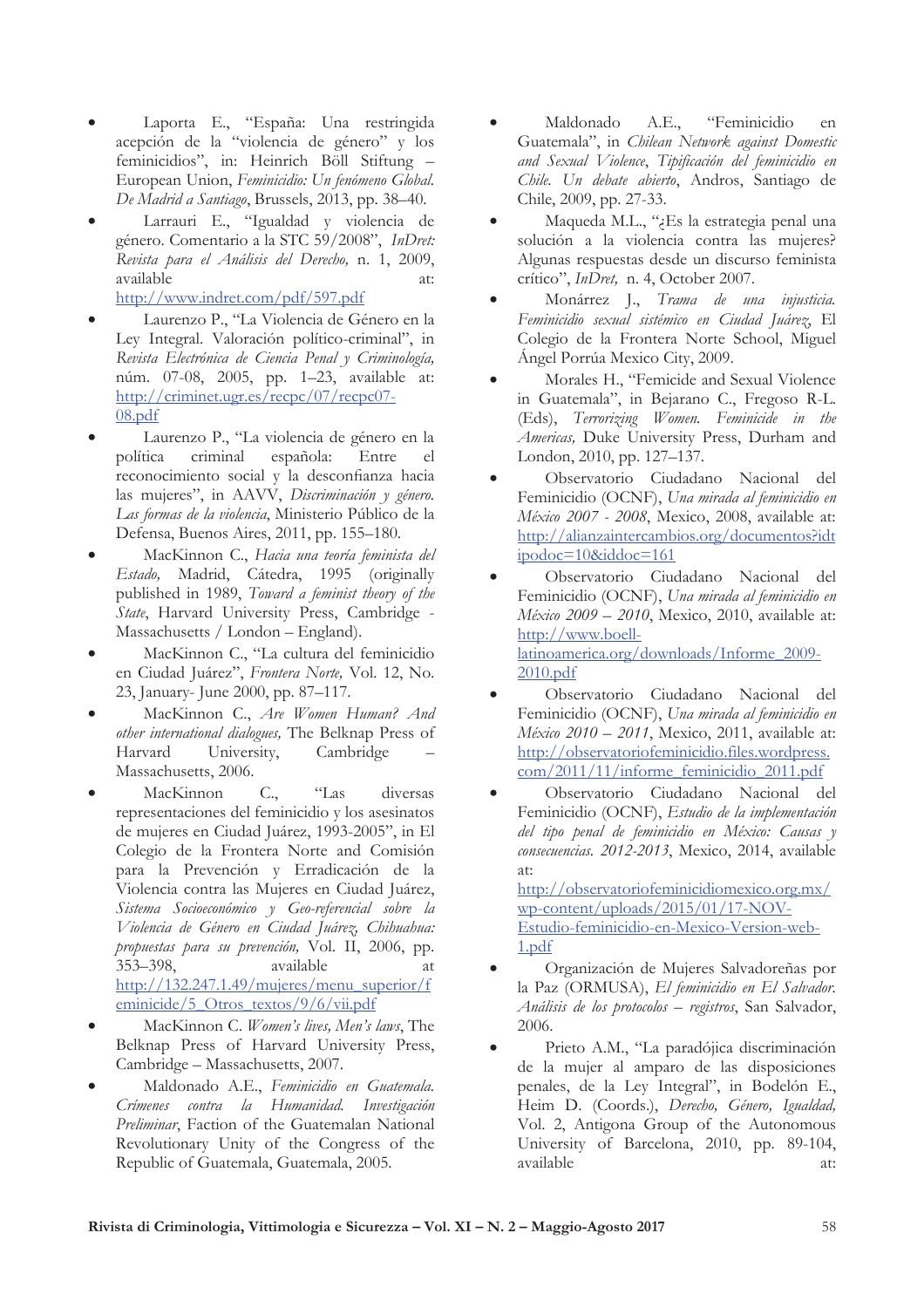http://antigona.uab.cat/images/publicaciones/ DerechoGeneroIgaldadVOL2.pdf

- Red Chilena contra la Violencia Doméstica y Sexual / Corporación La Morada, Femicidio en Chile, La Morada, Santiago de Chile, 2004.
- Reina Sofía Centre Institute (ICRS), III Informe Internacional. Violencia contra la mujer en las relaciones de pareja. Estadísticas y Legislación, Document Series 16, 2010a, available at: http://www.fundacionluisvives.org/upload/88  $/18$ /informe.pdf
- Reina Sofía Centre Institute (ICRS), Informe: Mujeres asesinadas por su pareja. España (2000-2009). Instituto Universitario para el Estudio de la Violencia (University Institute for the Study of Violence) / ICRS, 2010b, available at http://www.psicologovalencia.es/resources/Informe+femicidio+en+  $espa$C3$B1a+2000-2010.pdf$
- Robson R., Lesbian (Out)Law: Survival Under the Rule of Law, Firebrands Books, Ann Arbor -Michigan, University of Michigan, 1992.
- Robson R., "Crime and Criminology", in Zimmerman B. (Ed.), Lesbian Histories and Cultures: an encyclopedia, New York, Garland Publishing Inc., 2000, pp. 206-209.
- Robson R., "Lesbianism and the Death Penalty: A 'Hard Core' Case'', in Women Studies Quarterly, 2004, pp.181-191.
- Russell D., "AIDS as Mass Femicide: Focus on South Africa", in Off Our Backs, Vol. 31, No. 1 January 2001, pp. 6-9.
- Russell D., Caputi J., "'Femicide': Speaking the unspeakable", Ms. Magazine, September-October 1990, pp. 34-37.
- Russell D., Harmes R. (Eds.), Feminicide: una perspectiva global, Mexico, National Autonomous University of Mexico, 2006 (originally published in 2001, Femicide in Global Perspective, Athene Series, Vol. 57, Teachers College Press, New York).
- Russell D., Radford J. (Eds.), Feminicidio. La política del asesinato de las mujeres, National Autonomous University of Mexico, Mexico, 2006 (Originally published in 1992: Femicide: the politics of women killing, Twayne Eds., New York).
- Ruiz A., "La ley contra la violencia de género y la discriminación positiva", in Jueces para la Democracia, No. 55, 2006, pp. 35-47.
- Sáinz J., "La condición jurídica de la mujer en el Código Penal español", in Spanish Yearbook of Social and Legal Studies, No. 4, 1975, pp. 205-236.
- Santana P., Astudillo L., Violencia extrema hacia las mujeres en Chile (2010-2012), Andros Impresores, Santiago, 2014.
- Segato R., Qué es un feminicidio. Notas para un debate emergente, Anthropology Series, Brasilia, 2006.
- Segato R., "Femi-geno-cidio como crimen fuero internacional de los derechos en humanos: el derecho a nombrar el sufrimiento en el derecho", in Fregoso R-L., Bejarano C., Lagarde M. (Eds.), Feminicidio en América Latina, National Autonomous University of Mexico -Centre for Interdisciplinary Research in Sciences and Humanities, Mexico, 2011, pp. 249-277.
- Spinelli B., Femminicidio. Dalla denuncia sociale giuridico  $al$ riconoscimento internazionale, FrancoAngeli, Milano, 2008.
- K., "Feminicidio Stout íntimo: un panorama demográfico nacional", in Russell D., Harmes R. (Eds.), Feminicidio: una perspectiva global, Mexico, National Autonomous University of Mexico, 2006, pp. 119-133 (originally published in 1991, "Intimate femicide: a national demografic overview", Journal of Interpersonal Violence, Vol 6., No. 4, December 1991, pp. 476-485).
- Streib V., "Death Penalty for Lesbians", in The National Journal of Sexual Orientation Law, Vol. 1, n. 1, 1995, pp. 105-127.
- Toledo P., "The drug-war femicides / Femicidios de la guerra contra las drogas", The Project Syndicate, 9 August 2011, available at: http://www.projectsyndicate.org/commentary/the-drug-warfemicides
- Toledo P., "Limits and difficulties in implementing the recommendations  $\alpha$ f international human rights bodies on the classification of feminicide as a crime in México: first laws and judgments", in Anaya Muñoz A., García Campos A. (compilers), Recomendaciones Internacionales a México en materia de derechos humanos. Contrastes con la situación en el país, Mexico City, Office in Mexico of the United Nations High Commissioner for Human Rights, 2013, pp. 55-78.
- Toledo P., Femicidio / feminicidio, Ediciones Didot, Buenos Aires, 2014.
- Toledo P., "Movimiento de mujeres, derechos humanos y tipificación del femicidio / feminicidio en Latinoamérica", in Femenías M.L. (compiladora), Violencias cruzadas. Miradas y perspectivas, Col. Los Ríos Subterráneos, IV, Prohistoria Ediciones, Rosario, 2015.